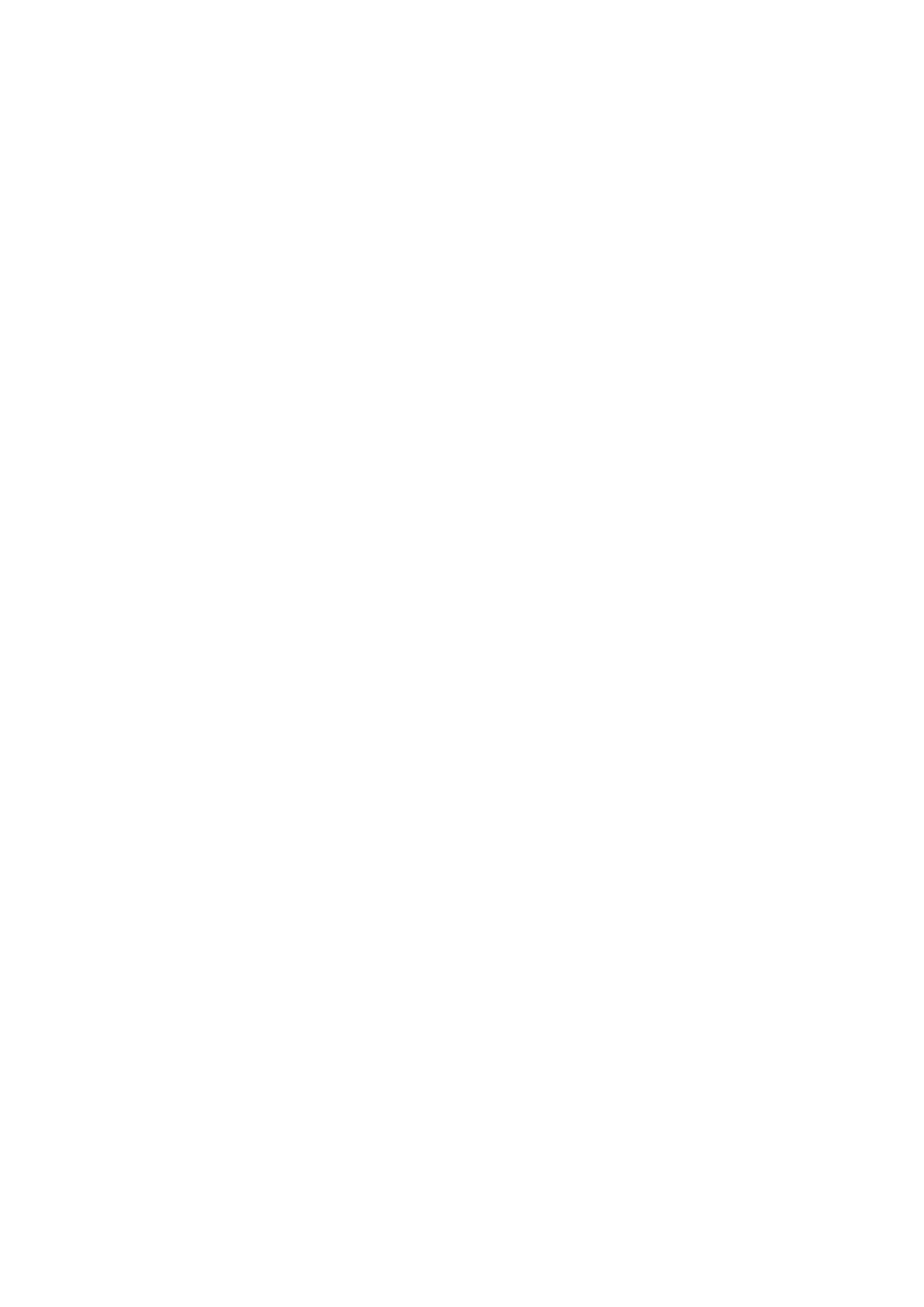$\sim$ 

# **CITY OF COCKBURN**

# **MINUTES OF SPECIAL COUNCIL MEETING HELD ON MONDAY, 29 JUNE 2015 AT 6:00 PM**

# **PRESENT:**

# **ELECTED MEMBERS**

| Mr L Howlett       | Mayor (Presiding Member) |
|--------------------|--------------------------|
| Mrs C Reeve-Fowkes | Deputy Mayor             |
| Mr K Allen         | Councillor               |
| Ms L Wetton        | Councillor               |
| Mr Y Mubarakai     | Councillor               |
| Mr S Portelli      | Councillor               |
| Mr S Pratt         | Councillor               |
| Mr P Eva           | Councillor               |
| Mr B Houwen        | Councillor               |
|                    |                          |

# **IN ATTENDANCE**

| Mr S. Cain     |        | <b>Chief Executive Officer</b>            |
|----------------|--------|-------------------------------------------|
| Mr D. Green    |        | Director, Governance & Community Services |
| Mr S. Downing  | $\sim$ | Director, Finance & Corporate Services    |
| Mr C. Sullivan |        | Director, Engineering & Works             |
| Mr D. Arndt    |        | Director, Planning & Development          |
| Mr R. Avard    |        | <b>Manager, Community Services</b>        |
| Ms V. Viljoen  |        | PA to the CEO                             |
| Ms C.Murphy    |        | Media Liaison Officer                     |
|                |        |                                           |

# **1. DECLARATION OF MEETING**

Presiding Member declared the meeting open at 7.02pm.

# **2. APPOINTMENT OF PRESIDING MEMBER (If required)**

Not applicable.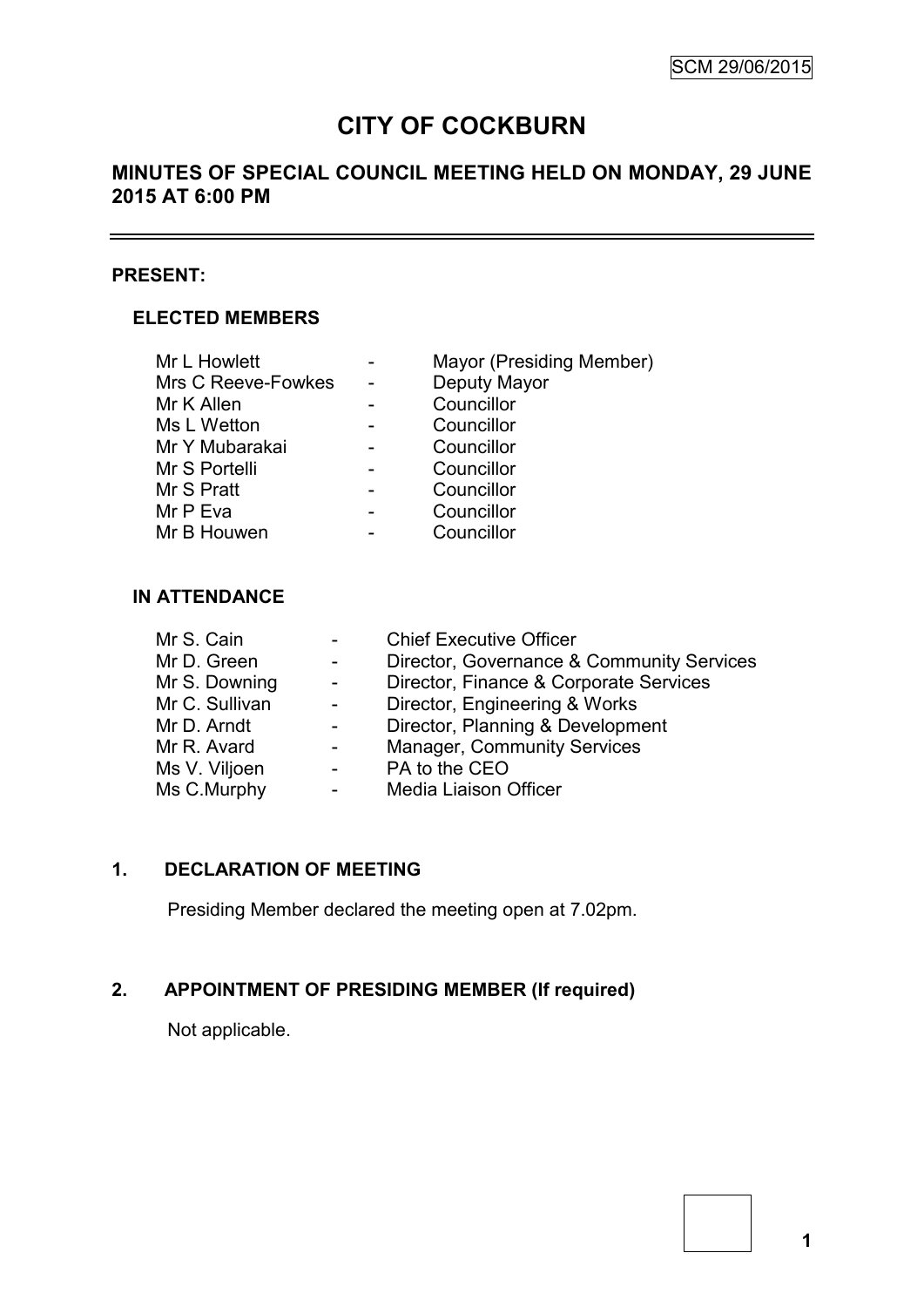# SCM 29/06/2015

#### **3. DISCLAIMER (To be read aloud by Presiding Member)**

Members of the public, who attend Council Meetings, should not act immediately on anything they hear at the Meetings, without first seeking clarification of Council's position. Persons are advised to wait for written advice from the Council prior to taking action on any matter that they may have before Council.

### **4 (SCM 29/6/2015) - ACKNOWLEDGEMENT OF RECEIPT OF WRITTEN DECLARATIONS OF FINANCIAL INTERESTS AND CONFLICT OF INTEREST (BY PRESIDING MEMBER)**

The Presiding Member advised the meeting that he had received advice from Clr Kevin Allen that he had an Impartiality Interest in relation to Item 9.1, which would be read at the appropriate time.

#### **5 (SCM 29/6/2015) - APOLOGIES & LEAVE OF ABSENCE**

> Cir Lee-Anne Smith - Apology

#### **6. PUBLIC QUESTION TIME**

Nil

# **7. DECLARATION BY COUNCILLORS WHO HAVE NOT GIVEN DUE CONSIDERATION TO MATTERS CONTAINED IN THE BUSINESS**

Nil

# **8 (SCM 29/6/2015) - PURPOSE OF MEETING**

The purpose of the meeting is to consider:

- (a) endorsement of the preferred tenderer for the Building Construction Services (Main Building Works) – Cockburn Regional Physical Activity and Education Centre, Cockburn Central West; and
- (b) advice to the Southern Metropolitan Regional Council and Members on waste management matters.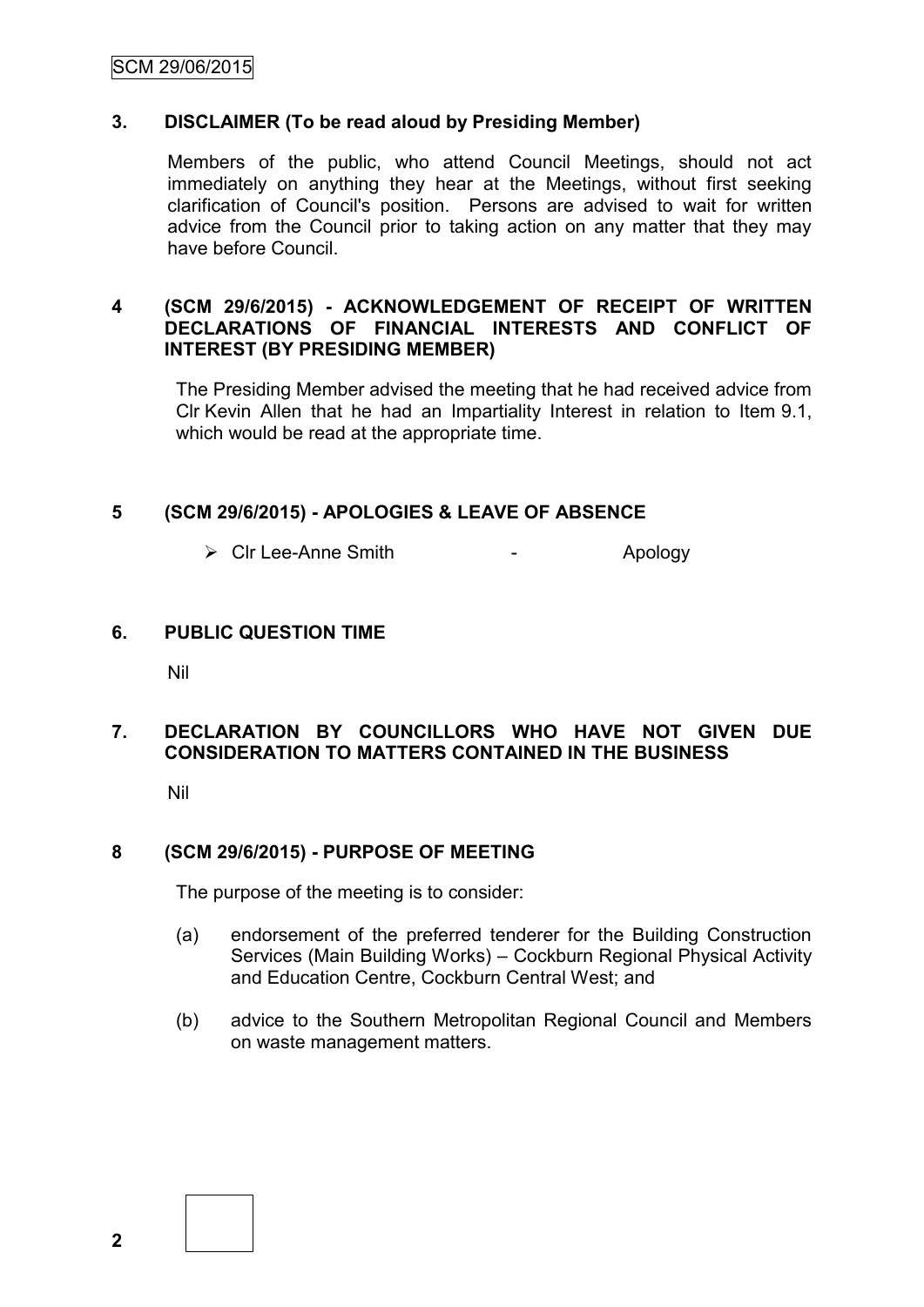# **DECLARATION OF INTEREST – CLR K ALLEN**

Clr Allen declared an Impartiality Interest in Item 9.1 "Tender No. RFT16/2014 – Building Construction Services (Main Building Works) – Cockburn Regional Physical Activity and Education Centre, Cockburn Central West. The nature of his interest is that his company, Veda Advantage, the company if which he is the State Manager, undertook credit checks of the recommended tenderer on behalf of Council.

CLR ALLEN LEFT THE MEETING, THE TIME BEING 7.04PM.

# **9. COUNCIL MATTERS**

**9.1 (MINUTE NO 5533) (SCM 29/6/2015) - TENDER NO. RFT16/2014 - BUILDING CONSTRUCTION SERVICES (MAIN BUILDING WORKS) - COCKBURN REGIONAL PHYSICAL ACTIVITY AND EDUCATION CENTRE, COCKBURN CENTRAL WEST (C100213) (S DOWNING) (ATTACH)**

### **RECOMMENDATION**

That Council accept the tender submitted by Brookfield Multiplex Constructions Pty Ltd, for Tender No. RFT 16/2014 – Building Construction Services (Main Building Works), Cockburn Regional Physical Activity Centre, Cockburn Central West, for the guaranteed maximum lump sum price of \$91,430,900 GST inclusive (\$83,119,000) GST exclusive) subject to the following agreements between the City and Fremantle Football Club being endorsed by Council:

- (a) Development Agreement
- (b) Oval Lease
- (c) Facility Lease
- (d) Management & Operations Agreement

### **COUNCIL DECISION**

MOVED Clr S Pratt SECONDED Clr L Wetton that Council adopt the recommendation.

**CARRIED 8/0**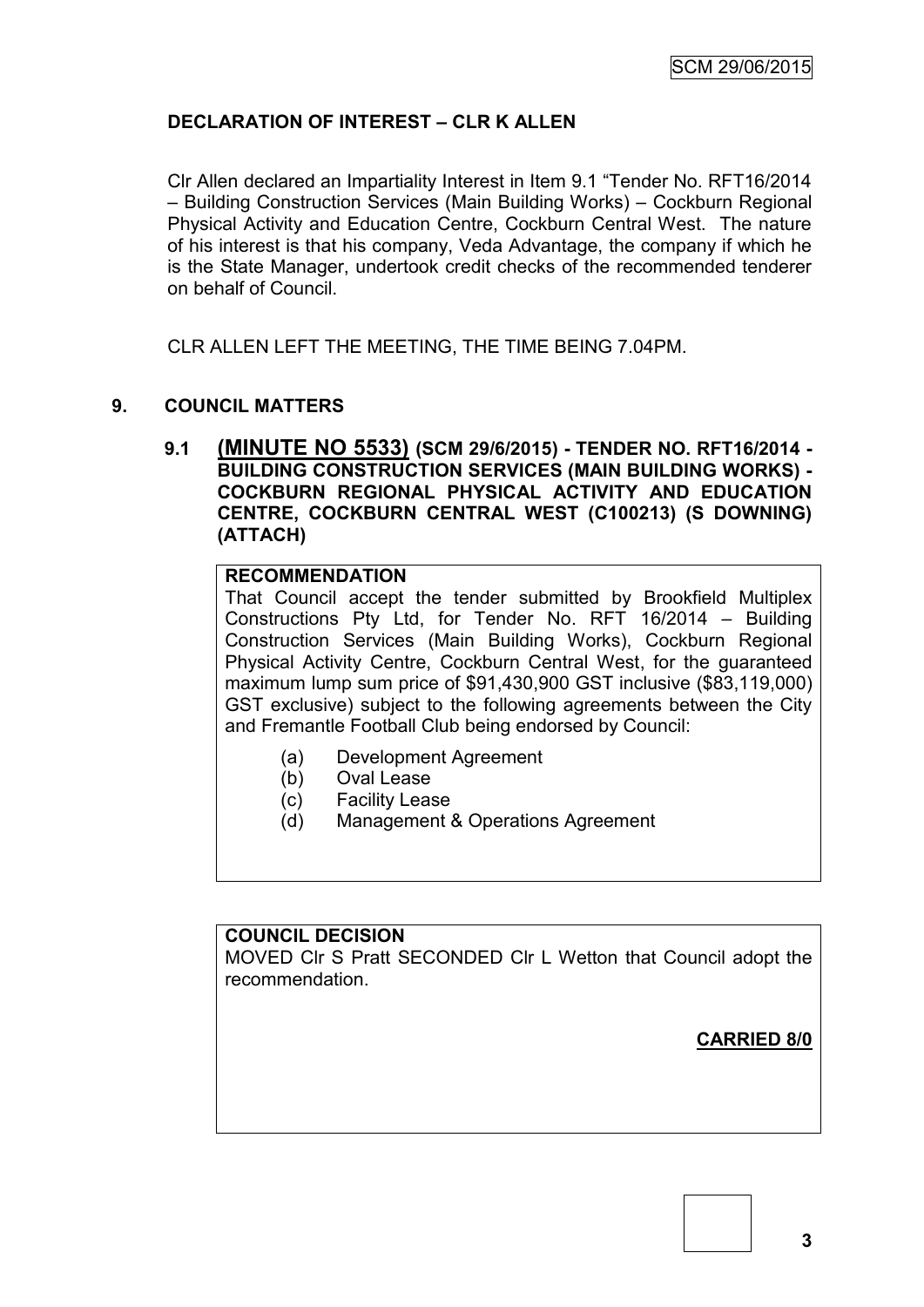# **Background**

The City of Cockburn (The Principal), in conjunction with project partner, the Fremantle Football Club (FFC), identified the requirement to seek expressions of interest from qualified, experienced and registered (WA Registered Building Service Contractor) Building Construction Contractors for the construction of the Cockburn Regional Physical Activity and Educational Centre (RPAEC). This proposed new sporting complex will be located within the Cockburn Central West (CCW) Precinct which is bounded by Beeliar Drive, Midgegooroo Avenue, Poletti Road and North Lake Road, Cockburn Central, Western Australia.

The facility will be a fully integrated, state of the art sporting complex that will cater for a full range of aquatic, indoor and outdoor sports which will be provided to the Cockburn community and the wider population. The facility will also provide an elite training facility and administrative accommodation to the FFC that meets or exceeds the benchmark of rival Australian Rules Football clubs and provides accommodation space for an educational training facility for Curtin University"s students, academics and researchers, the details of which are still being negotiated.

The main building construction contract works will be procured using a modified traditional tendering process leading to a Guaranteed Maximum Price (GMP) contract.

Contracts for Pools Construction and Pool Filtration/Hydraulic Systems (RFT23/2014 & RFT24/2014) have been separately tendered by the Principal and the preferred tenderer/s will then be engaged by the Main Building Contractor as sub-contractors following award of the Main Building Contract. The preferred pools and filtration works tenderer was presented to the Special Council Meeting held on 23 June 2015 and endorsed by Council.

Contract for the Geothermal construction of injection and reinjection bores for the heating of the pool water bodies was separately tendered by the Principal (RFT 02/2015), with these works being managed by the Principal. The preferred geothermal tenderer was presented to the Special Council Meeting held on 23 June 2015 and accepted by Council.

The scope of the Main Building Works (on a site prepared by LandCorp prior to commencement of the main building works) includes, but is not limited to:

- Multipurpose indoor sports hall with six (6) high ball courts;
- Internal "street" that provides a physical link between the key components of the facility;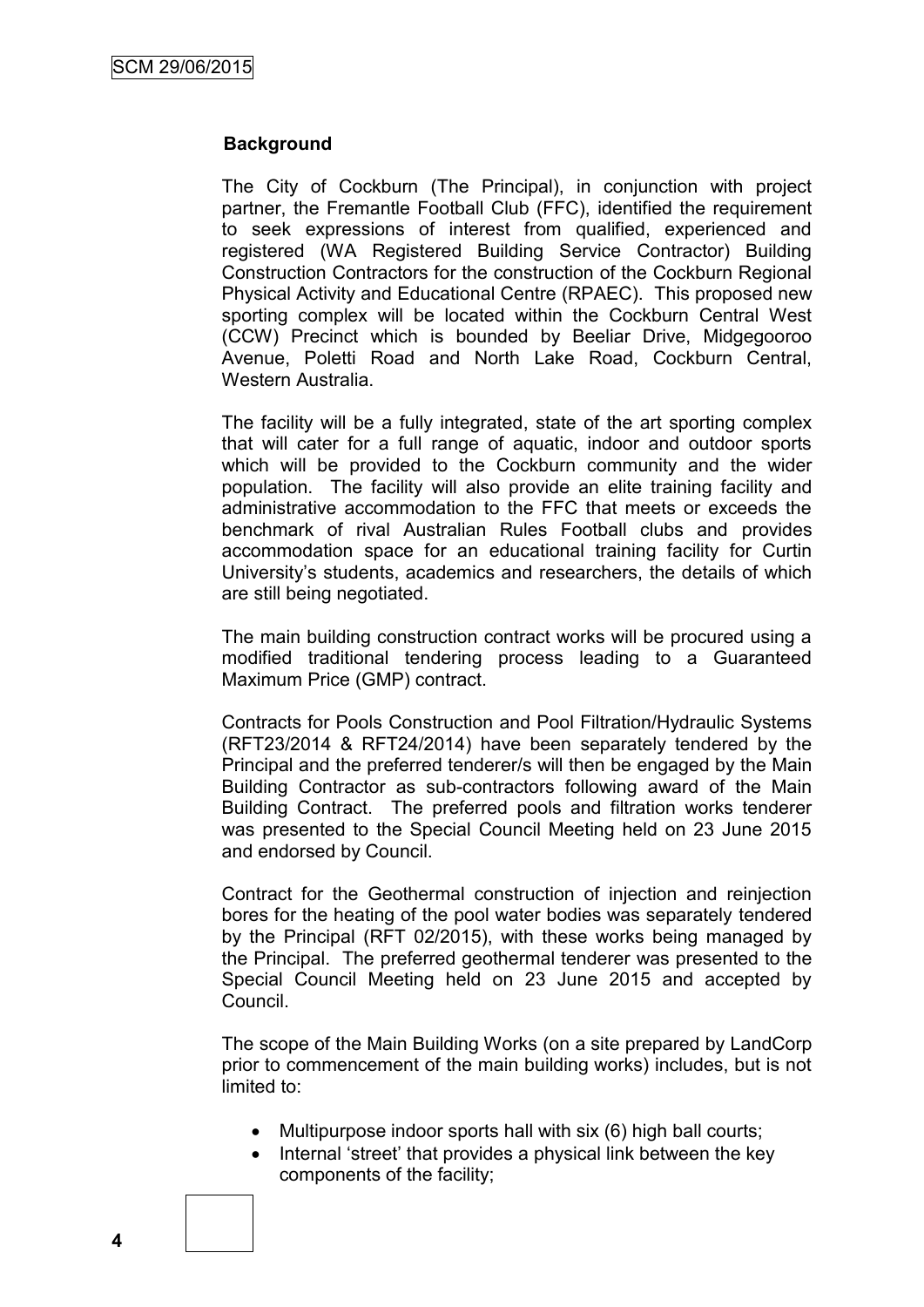- Community health club facility including gym and group fitness;
- Pools including:
	- 50m Outdoor Pool (with separating boom)
	- 25m Indoor Pool
	- $\triangleright$  Warm water/Hydrotherapy Pool
	- Hot & Cold Recovery Pools
	- Leisure Pool
	- $\triangleright$  Learn to Swim Pool
	- $\triangleright$  Spa;
- 3 x feature waterslides;
- Commercial allied health space for lease;
- Community administration;
- Toilets, change rooms and ancillary accommodation;
- Car parking facilities;
- Clubrooms for swim club;
- Plant Room and storage areas;
- Function and Meeting rooms;
- Lecturette and Multimedia facilities;
- Altitude training room;
- Administration for Fremantle Football Club;
- Training facilities for Fremantle Football Club;
- Retail Sports shop;
- Secure Car Parking for Fremantle Football Club.
- $\bullet$

A two-stage tendering process was undertaken:

# **Stage 1 - Expression of Interest (EOI)**

Stage 1 is the EOI Stage and was publically open to all capable legal entities in Australia and from around the world that have accepted the principles of the Conditions of Responding.

Following the close of the EOI, Respondents were evaluated and a shortlist of "Acceptable Tenderers" determined. The Principal then proceeded to the issuing of a restricted/private Request for Tender (RFT) which allowed the Respondents deemed Acceptable Tenderers to lodge a priced submission for the Main Building Construction works.

# **Stage 2 – Request for Tender (RFT)**

Stage 2 was the RFT Stage and was issued only to those Respondents who submitted responses, were selected by the Evaluation Panel at the completion of Stage 1 and deemed "Acceptable Tenderers".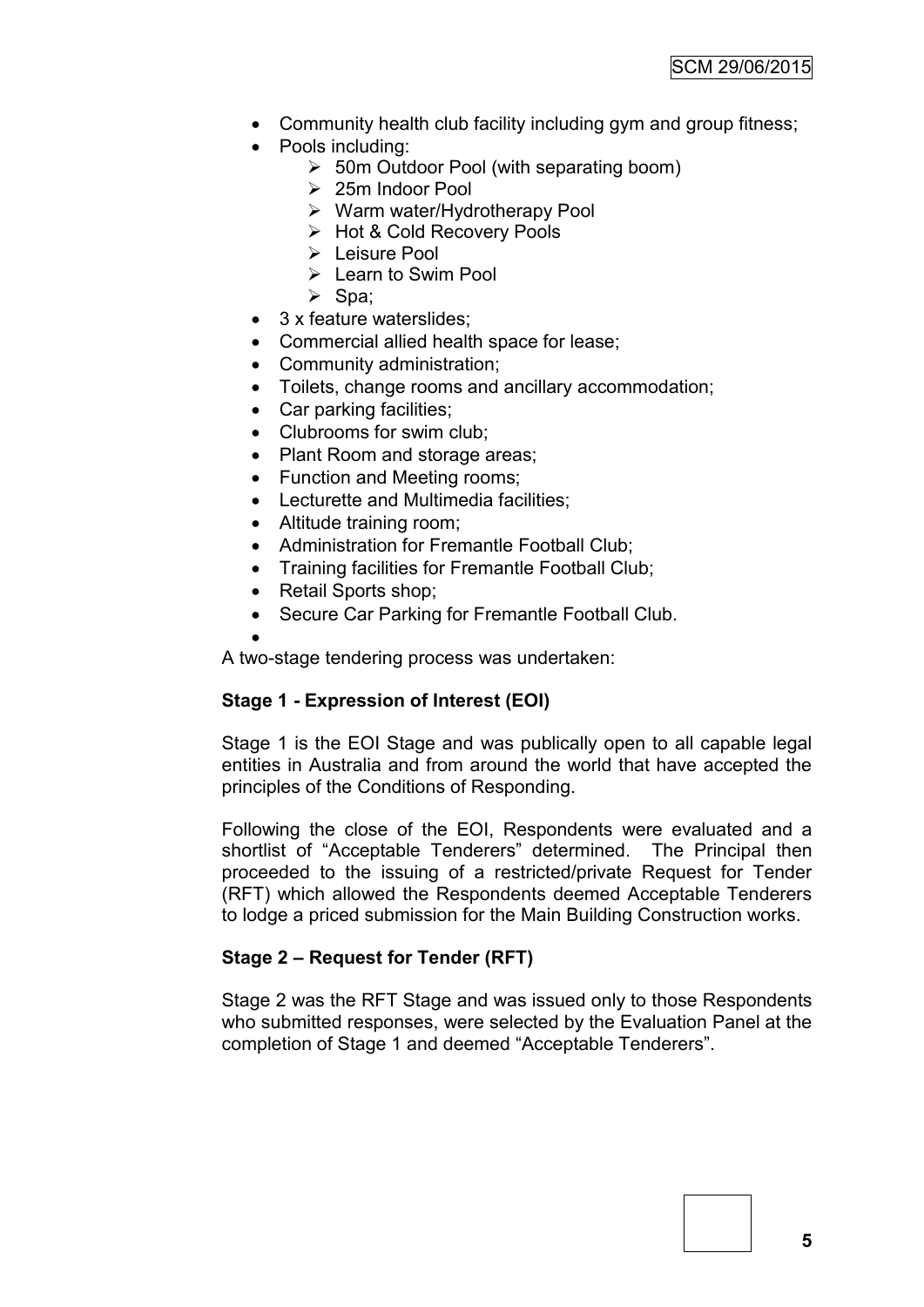|                | <b>Task</b>                      | <b>Date</b>       |
|----------------|----------------------------------|-------------------|
| 1              | Expression of Interest (Close)   | 11 September 2014 |
| $\overline{2}$ | Tender (RFT) Issue               | 17 October 2014   |
| 2              | Tender (RFT) Period (Close)      | 12 December 2014  |
| 3              | Tender (RFT) Award               | 29 June 2015      |
| 4              | <b>Construction Commencement</b> | 15 July 2015      |
| 5              | <b>Practical Completion</b>      | March 2017        |

The preliminary project/works schedule is as follows:

Expression of Interest Number EOI 13/2014 – Building Construction Services (Main Building Works), Cockburn Regional Physical Activity and Education Centre, was advertised on Saturday 2 August 2014 in the Local Government Tenders section of "The West Australian" newspaper. It was also displayed on the City"s E-Tendering website between Saturday, 2 August 2014 and Thursday, 11 September 2014 throughout Australia and New Zealand.

A mandatory briefing was held on Monday, 18 August 2014 from 10am to 12noon at The City of Cockburn"s Integrated Health and Community Facility, 11 Wentworth Parade, Success Western Australia. The mandatory briefing saw the attendance of 15 interested parties. All ten respondents attended the mandatory briefing.

Responses closed at 2:00pm (AWST) Thursday, 11 September 2014 and ten (10) submissions were received from:

|                | <b>Company Name</b>                               | <b>Trading As</b>                             |
|----------------|---------------------------------------------------|-----------------------------------------------|
| 1              | <b>BGC Construction Pty Ltd</b>                   |                                               |
| $\overline{2}$ | Broad Construction Services (WA) Pty Ltd          |                                               |
| 3              | <b>Brookfield Multiplex Constructions Pty Ltd</b> |                                               |
| 4              | <b>Built Environs WA Pty Ltd</b>                  | <b>Built Environs</b>                         |
| 5              | <b>Cockram Construction Limited</b>               |                                               |
| 6              | Cooper & Oxley Builders Pty Ltd                   |                                               |
| $\overline{7}$ | Doric Contractors Pty Ltd                         |                                               |
| 8              | <b>Perkins Decmil Joint Venture</b>               | <b>Perkins Decmil</b><br><b>Joint Venture</b> |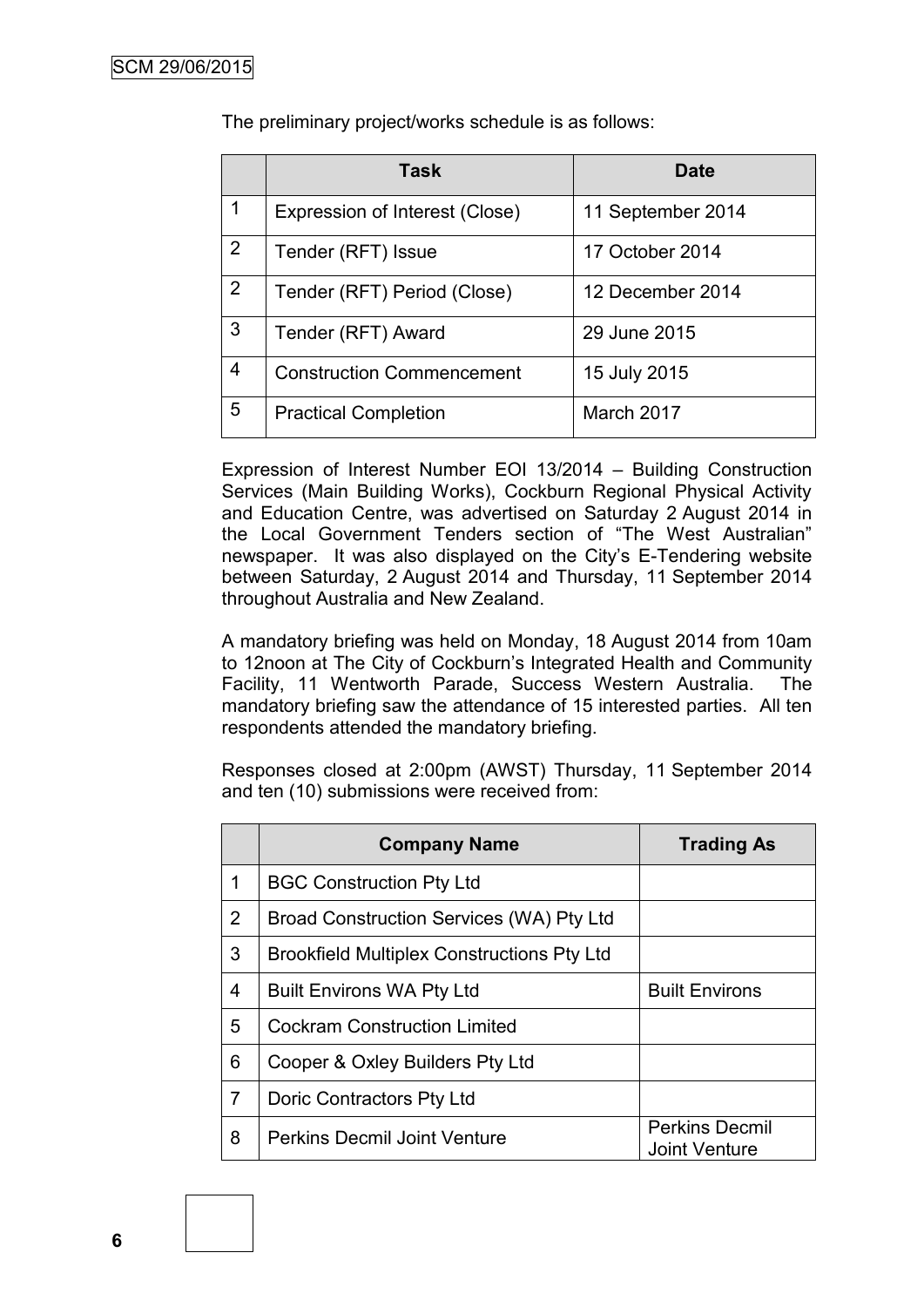|     | Perkins (WA) Pty Ltd and Decmil Australia Pty Ltd |  |
|-----|---------------------------------------------------|--|
| l 9 | Pindan Contracting Pty Ltd                        |  |
|     | 10   Probuild Constructions (Aust.) Pty Ltd       |  |

The evaluation process resulted in the following respondents being deemed "Acceptable Tenderers":

- Brookfield Multiplex Constructions Pty Ltd
- Perkins Decmil Joint Venture
- Pindan Contracting Pty Ltd
- Broad Construction Services (WA) Pty Ltd.

These respondents were invited to tender for the Main Building Construction of the new Regional Physical Activity and Education Centre (RPAEC), Cockburn Central West under a request for tender process.

The Tender Number RFT 16/2014 – Building Construction Services (Main Building Works), Cockburn Regional Physical Activity and Education Centre, was issued to the acceptable tenderers via the City"s E-Tendering website on Friday, 17 October 2014.

The "Acceptable Tenderers" were issued with substantially complete (80% - 90%) design documentation.

A non-guaranteed Bill of Quantities was issued as an addendum during the RFT stage.

Tenderers had approximately one (1) week to review and explore the initial design components culminating with Tenderers presenting innovative alternative design solutions to the Principal and current Design Team in a workshop environment. A further three (3) weeks involved an interactive tendering period with direct but controlled access to the Design Team to allow elaboration of identified alternatives during this period. The intention of these alternative designs was to provide cost and time savings to the Principal. These design alternatives were not disclosed to the other Tenderers. The Principal retained the intellectual property rights of all submissions.

At the conclusion of the tendering period; all Tenderers were required to submit a compliant Tender based on the initial design and, in addition, provide a range of alternative design options.

A full summary of the tender process has been prepared by NS Projects (Project Manager) under Attachment 6 - City of Cockburn Regional Physical Activity & Education Centre - Tender Report.



**7**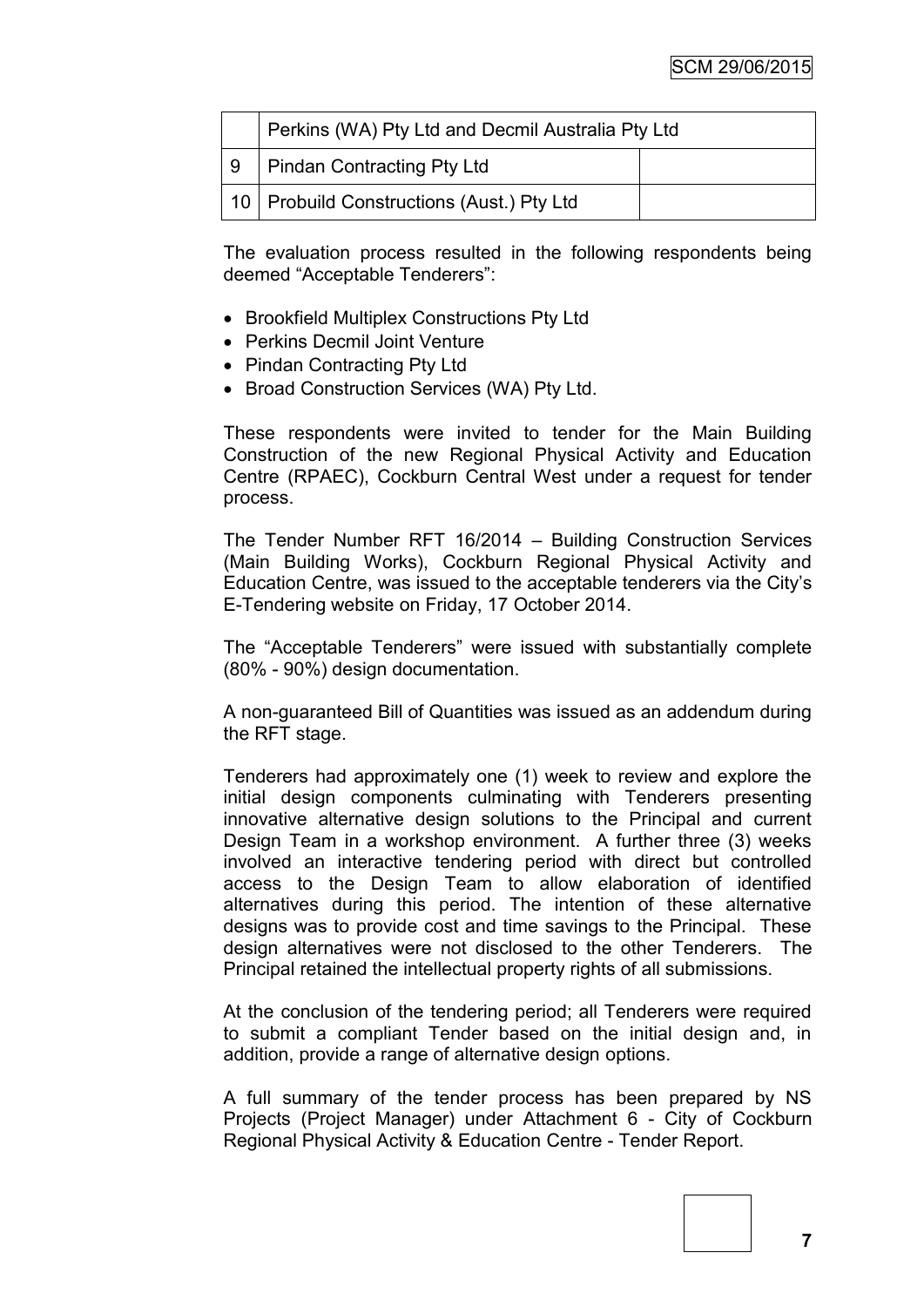# **Submission**

Tenders closed at 2:00pm (AWST) on Friday, 12 December 2014 and five (5) tender submissions were received from:

- 1. Brookfield Multiplex Constructions Pty Ltd
- 2. Broad Construction Services (WA) Pty Ltd
- 3. Broad Construction Services (WA) Pty Ltd Alternative
- 4. Pindan Contracting Pty Ltd<br>5. Perkins Decmil Joint Ventur
- 5. Perkins Decmil Joint Venture

#### **Report**

Compliance Criteria

|     | <b>COMPLIANCE CRITERIA</b>                                                                                                      |
|-----|---------------------------------------------------------------------------------------------------------------------------------|
|     | (a) Attendance at the Mandatory Tender Workshops (Part 1).                                                                      |
|     | (b) Compliance with the Conditions of Tendering (Part 1) of this<br>Request                                                     |
|     | (c) Compliance with the Specification (Part 2) contained in the<br>Request.                                                     |
|     | (d) Compliance with Sub-Contractors Requirements and completion<br>of Section 3.3.3.                                            |
|     | (e) Compliance with AS/NZS ISO 14001 Accreditation Requirements<br>and completion of Section 3.3.5.                             |
|     | (f) Compliance with Qualitative Criteria requirements and completion<br>of Section 3.4.2.                                       |
|     | (g) Compliance with Fixed Price and completion of Section 3.5.2.                                                                |
|     | (h) Compliance with and completion of the Price Schedule (including<br>Breakdown of Lump Sum) in the format provided in Part 4. |
| (i) | Compliance with Occupational Safety & Health Requirements &<br>completion of Appendix A.                                        |
| (i) | Compliance with ACCC Requirements and completion of<br>Appendix B.                                                              |
|     | (k) Compliance with Building Code 2013 Requirements and<br>completion of Appendix C                                             |
| (1) | Acknowledgement of any Addenda issued.                                                                                          |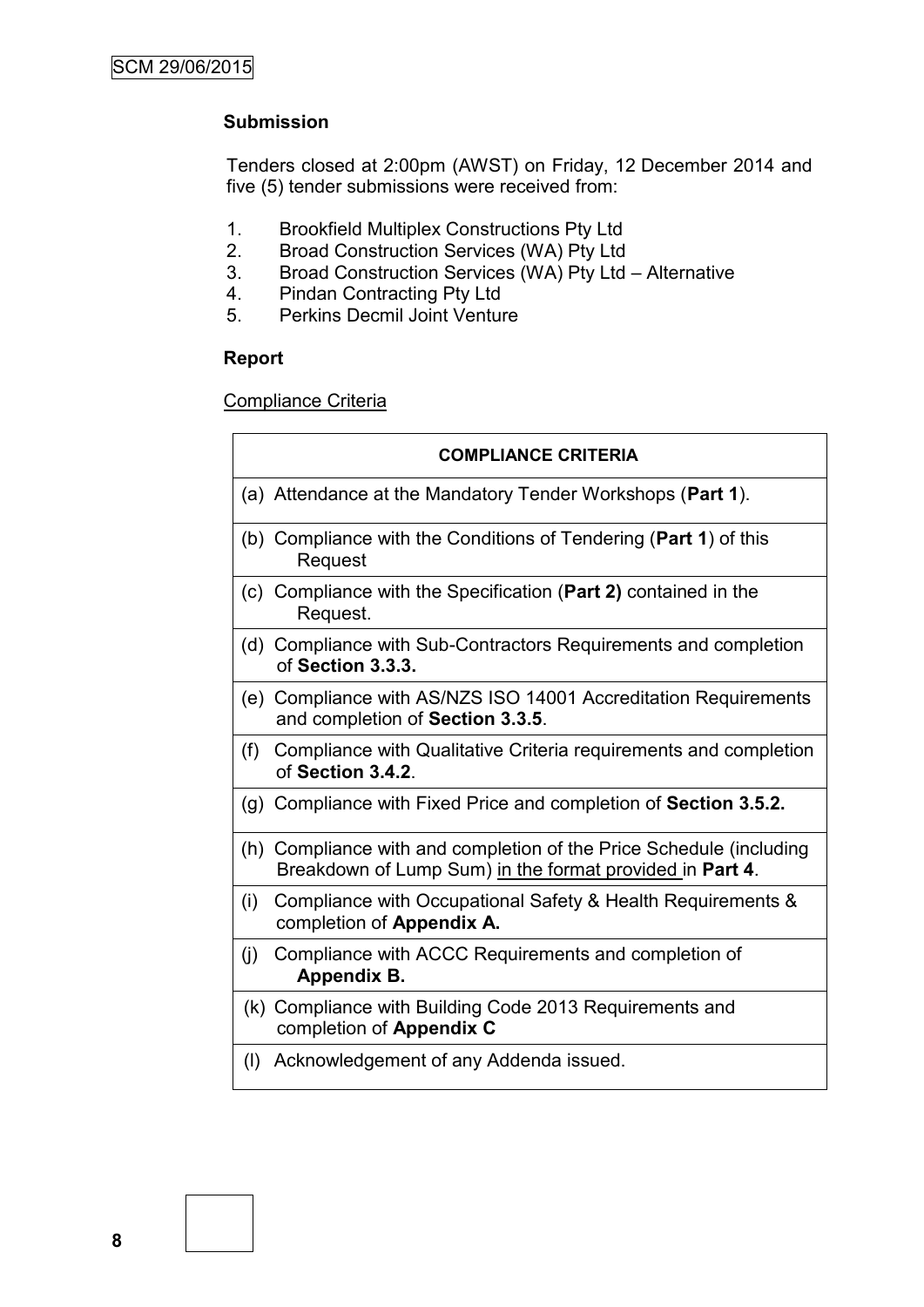# **Compliant Tenderers**

All Tenderers were deemed compliant and evaluated with the exception of the alternative submission presented by Broad Construction Services as the tenderer proposed scope changes.

# Evaluation Criteria

| <b>Evaluation Criteria</b>                | Weighting<br>Percentage |
|-------------------------------------------|-------------------------|
| Tenderer's Key Personnel & Subcontractors | <b>20%</b>              |
| Methodology                               | 10%                     |
| Tendered Price - Lump Sum                 | 70%                     |
| <b>TOTAL</b>                              | 100%                    |

# Evaluation Panel

The tender submissions were evaluated by:

|                | <b>Name</b>               | <b>Title</b>                                        | <b>Representing</b>                         |
|----------------|---------------------------|-----------------------------------------------------|---------------------------------------------|
| 1.             | Stephen Cain              | <b>Chief Executive Officer</b>                      | City of Cockburn                            |
| 2.             | Stuart Downing **         | Director, Finance &<br><b>Corporate Services</b>    | City of Cockburn                            |
| 3.             | Daniel Arndt              | Director, Planning &<br>Development                 | City of Cockburn                            |
| 4.             | <b>Anton Lees</b>         | A/Director, Engineering &<br><b>Works</b>           | City of Cockburn                            |
| 5.             | Donald Green              | Director, Governance &<br><b>Community Services</b> | City of Cockburn                            |
| 6.             | <b>Robert Avard</b>       | <b>Manager Community</b><br><b>Services</b>         | City of Cockburn                            |
| 7 <sub>1</sub> | <b>Brad Paatsch</b>       | <b>General Manager Strategic</b><br>Projects        | <b>Fremantle Football</b><br>Club           |
| 8.             | <b>Chris Beattie</b>      | Division Manager, Gemba<br>Group Pty Ltd            | <b>Fremantle Football</b><br>Club           |
| 9.             | <b>Steve McDonald</b>     | Senior Project Manager                              | <b>NS Projects P/L</b>                      |
| 10             | David Karotkin            | <b>Managing Director</b>                            | <b>Sandover Pinder</b><br><b>Architects</b> |
| 11.            | <b>Scott Parrott</b>      | <b>Director</b>                                     | <b>WT Partnership</b>                       |
|                | <b>Advisory Role Only</b> |                                                     |                                             |
| 1.             | <b>Adrian Lacquiere</b>   | <b>Recreation Services</b><br>Coordinator           | City of Cockburn                            |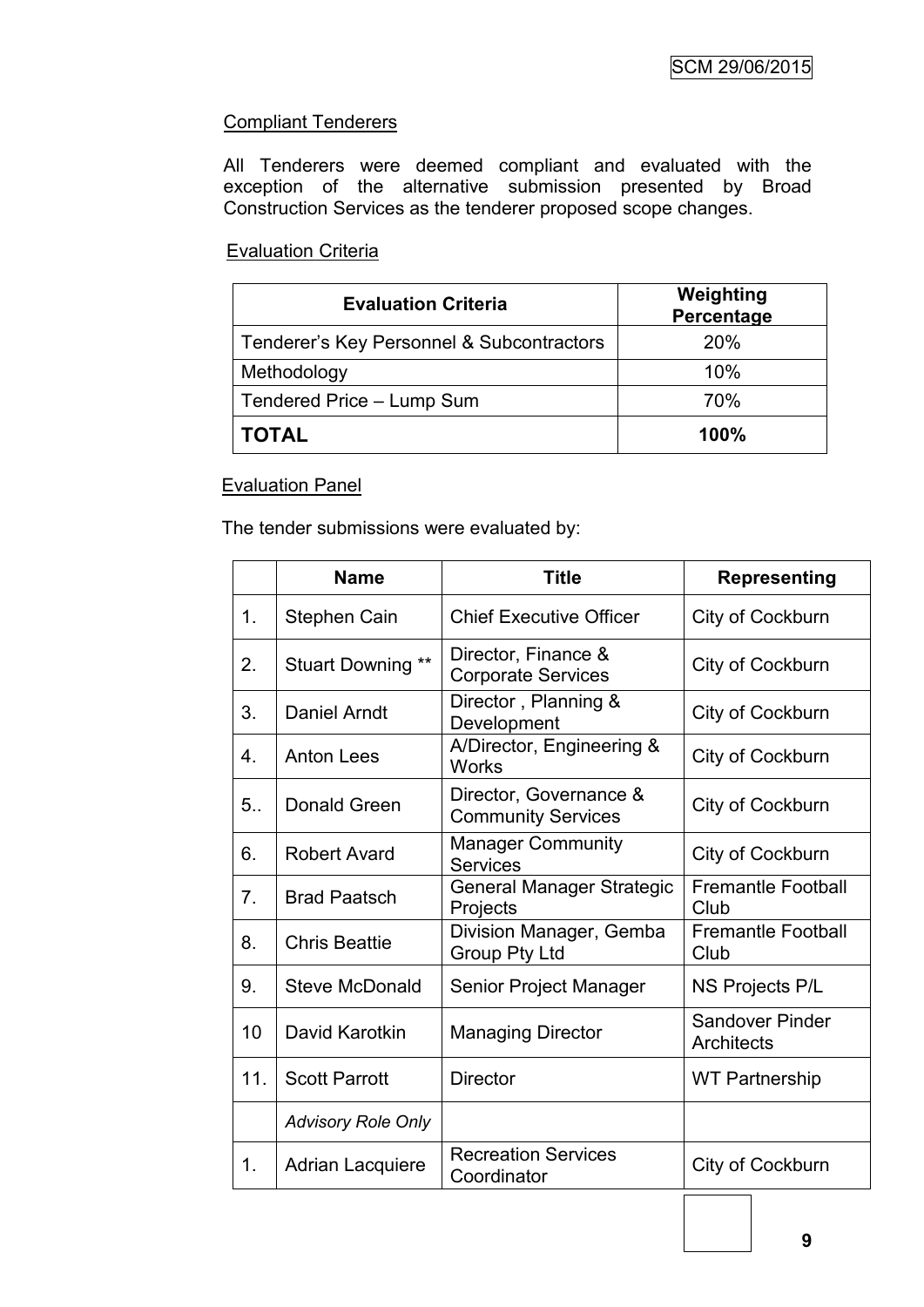| 2. | <b>Andy Armstrong</b> | <b>Project Director</b>     | NS Projects P/L    |
|----|-----------------------|-----------------------------|--------------------|
| 3. | Mike McGrath          | <b>Senior Associate</b>     | <b>DWP</b>  Suters |
|    | Probity/Compliance    |                             |                    |
|    | Gary Ridgway          | <b>Contracts Specialist</b> | City of Cockburn   |

# **\*\* Chairperson**

Scoring Table - Combined Totals

|                                                                | <b>Percentage Score</b>   |                                      |        |
|----------------------------------------------------------------|---------------------------|--------------------------------------|--------|
| Tenderer's Name                                                | Cost<br><b>Evaluation</b> | <b>Non-Cost</b><br><b>Evaluation</b> | Total  |
|                                                                | 70%                       | 30%                                  | 100%   |
| <b>Brookfield Multiplex</b><br><b>Constructions Pty Ltd **</b> | 70.00%                    | 22.05%                               | 92.05% |
| <b>Perkins Decmil Joint Venture</b>                            | 65.92%                    | 22.82%                               | 88.74% |
| Broad Construction Services (WA)<br><b>Pty Ltd</b>             | 66.62%                    | 21.70%                               | 88.33% |
| <b>Pindan Contracting Pty Ltd</b>                              | 61.96%                    | 20.64%                               | 82.60% |

# \*\* **Recommended Submission**

# Evaluation Criteria Assessment

The tender assessment period involved the evaluation panel completing a detailed review of all Tenders received after the panel member had received a briefing from each of the four Tenderers on 17 December 2014. The presentation by the four tenderers on 17 December did not form part of the evaluation process however was provided so the panel members were informed of the various alternatives being proposed by the tenderers.

The Design Team assessed the proposed alternative design solutions to determine whether these changes could be integrated into the facility. The alternative design solutions were considered based on financial or operational savings to the Principal. The endorsed design alternatives were then shortlisted with the associated cost discounted from the associated Tenderer"s initial GMP figure to arrive at a single preferred Tenderer.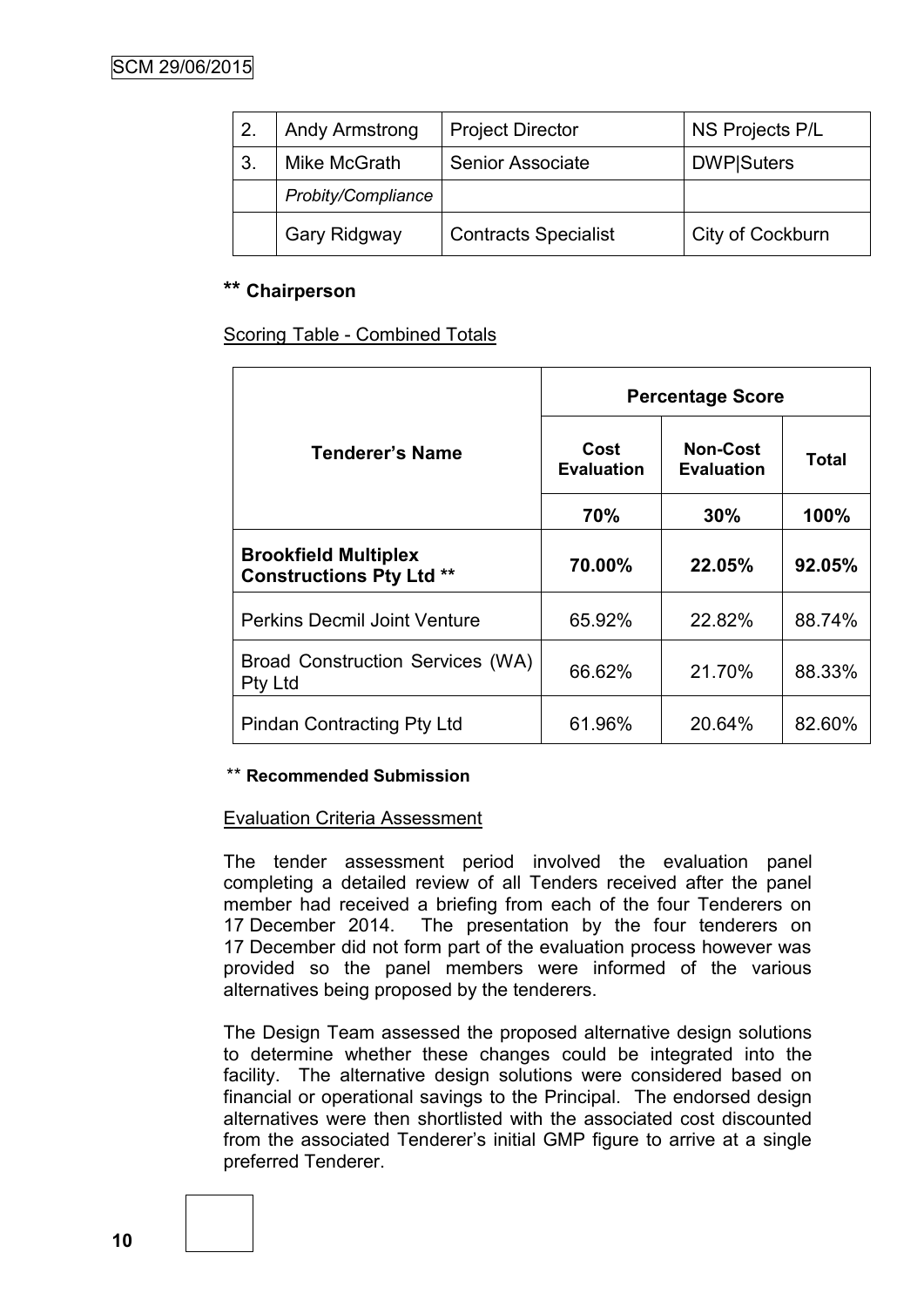On completion of the assessment process alternative designs from unsuccessful Tenderers were considered for implementation into the final design.

# Tenderer"s Key Personell and Subcontractors

All tenderers demonstrated they had sufficient key personell skills and experience to complete the works within the required time frame. It was the view of the Panel that Broad, Brookfield Multiplex and Perkins were deemed to have slightly more experienced key personnel compared to Pindan on the scale and types of projects.

#### **Methodology**

All tenderers demonstrated a strong understanding for the construction methodology required to complete the project. They all clearly had the experience to manage complex issues that could arise and had the ability to deliver significant projects using their proposed construction techniques. All tenderers were also able to demonstrate that they could complete the construction of the building within the timeframe anticipated.

#### Summation

Brookfield Multiplex Constructions Pty Ltd (BMX) was selected as the Preferred Tenderer for this project and advised accordingly on Tuesday, 20 January 2015 so as to finalise the design of the Cockburn Regional Physical Activity and Education Centre and to achieve an agreed GMP for the construction works and agreement on the terms and conditions for a contract to be entered into by the Principal.

The Pools Construction and Pool Filtration/Hydraulics Contracts (collectively known as the Pool Works) were tendered separately by the City. The preferred Main Building Construction Tenderer participated in the assessment panel for these tenders with the Panel determining that Commercial Aquatics Australia (CAA) provided the best offer in terms of price and quality and would be considered as preferred for Pools Construction and Pool Filtration/Hydraulics. The formal appointment of CCA would be made by the Main Building Contractor as these works would fall within the main building works package.

The Geothermal Injection and reinjection bores was also tendered separately and will be contracted and managed directly by the City.

In order to achieve the construction budget, further value engineering was required on top of the tendered alternatives put forward by BMX. This required a significant review in the products, materials and design that has resulted in the target construction being met after some non-

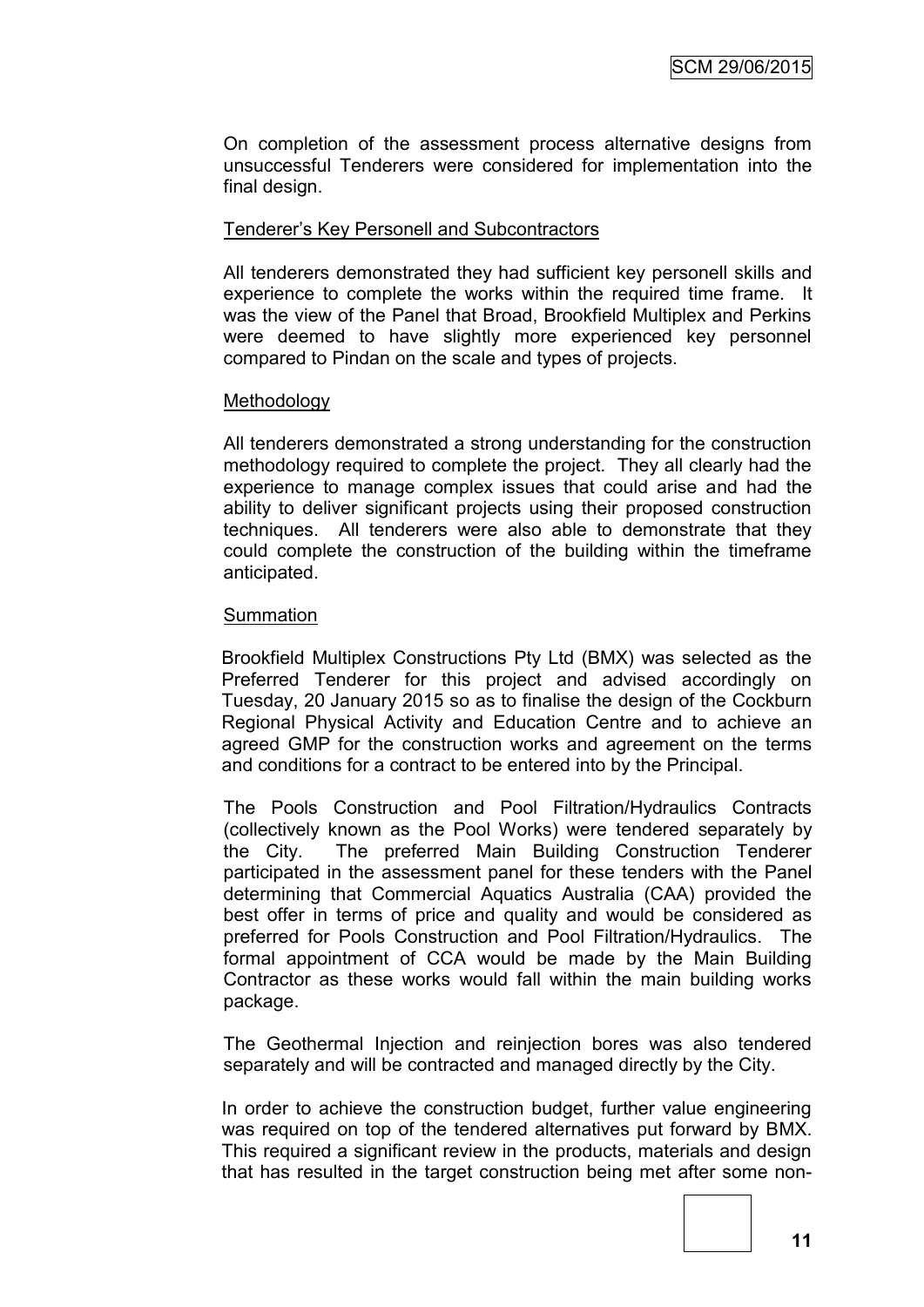core components of the facility were excluded. These included the City"s proposed Civic and Function facilities along with approximately 380m2 of future expansion space. These items were not in the original brief however were included at the time of the tender based on the cost advice from the Quantity Surveyor. The final design to reach the GMP includes the following key changes from the original design to achieve the GMP:

- Reduction in Level 1 future expansion and civic spaces;
- Relocation of gym and group fitness areas;
- Relocation of Function and meeting rooms to the ground level;
- 52m outdoor pool with movable boom reduced to 50m with fixed hinged boom;
- General floor area reductions to provide more efficient circulation spaces;
- Alternative mechanical air handling system to Fremantle Football Club administration areas;
- Alternative mechanical ventilation system in aquatic hall area
- Reduction in glazing and facade;
- Alternative pool filtration option (originally preferred but was cost prohibitive);
- Alternative product selections obtained by the Builder that have the same or better specifications to the original selection
- Reallocation of the Artwork allowance (\$280k) to the construction budget. Artwork will be separately budgeted in the 2015/16 & 2016/17 financial years.

The formal and final submission of the GMP from BMX is outlined within the Confidential Attachment 4 – Final GMP submission – Brookfield Multiplex Construction Pty Ltd.

The final drawings that represent the deliverables under the GMP are outlined in Attachments 5 – Final Project Drawings and Plans.

With the GMP approach, variations during construction will be restricted to Individual Scope Variations; being Principal-instigated material or substantial scope changes and/or abortive works and as set out more fully in the General Conditions of Contract. The design team will not be novated and will remain in the control of the Principal. Some elements of the works will be Design and Construct where the design team is not able to complete a full design. Under the GMP approach, any design errors or omissions are deemed to be included as the Contractor"s risk.

A relationship based contract is proposed which will require the Principal to consider design changes during construction which are proposed by the Building Construction Contractor. There is no obligation on the Principal to accept any changes although a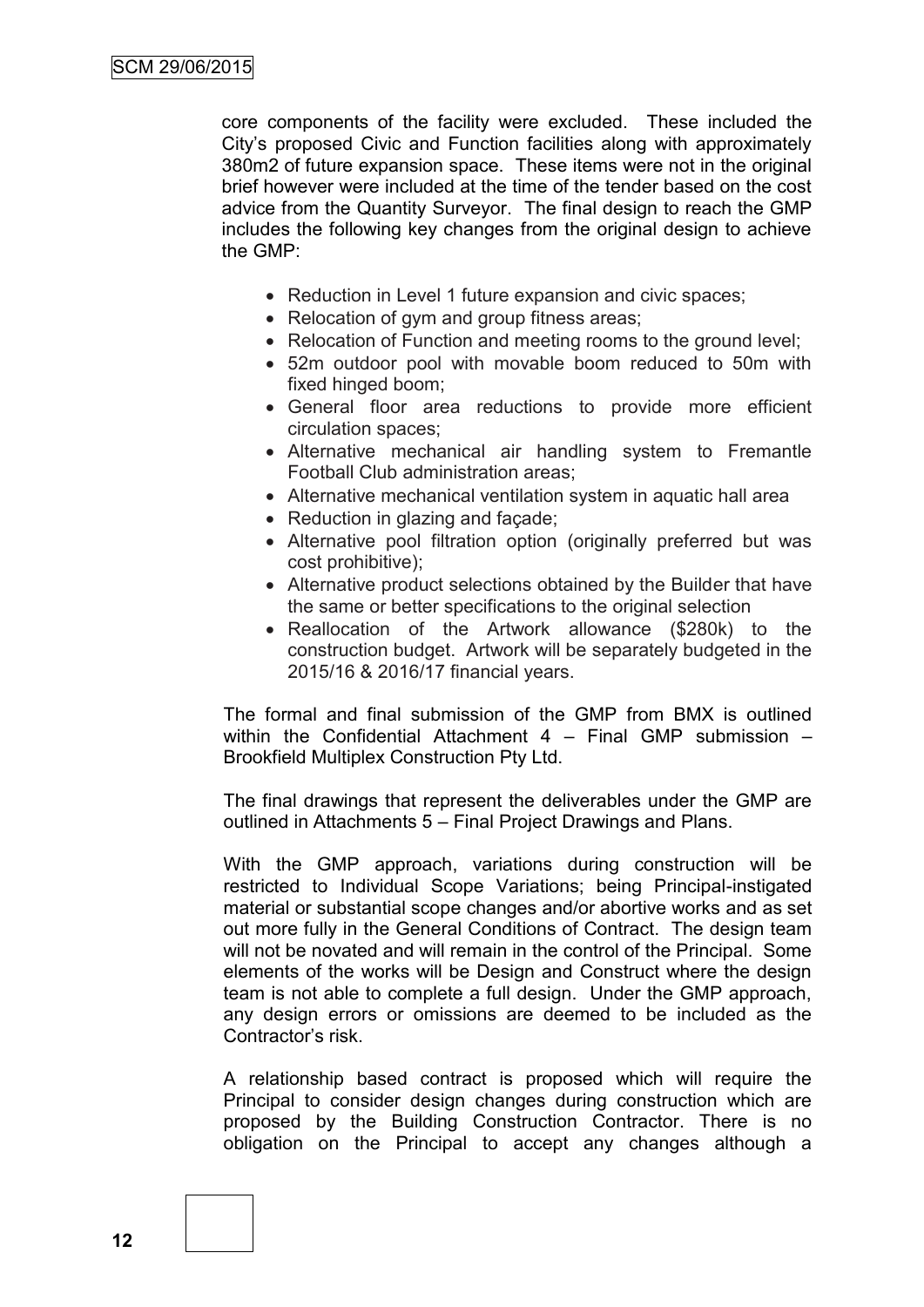reasonable approach will be taken and savings if any may be shared between the Principal and the main contractor.

The evaluation panel recommends that Council accept the submission from Brookfield Multiplex Constructions Pty Ltd as being the most advantageous and value for money tender submission to the City of Cockburn. The recommendation is based on the recommended tenderer assessed as having the capability, appropriate plant and equipment, experience, key personnel, subcontractors and proposed methodology that will meet the City of Cockburn requirements as articulated in the specification. The GMP submitted by Brookfield Multiplex Constructions meets the construction target set for the project.

Contract conditions will be progressed with BMX and subject to the endorsement by Council to award these works, the terms and conditions of the contract will be signed by the Chief Executive Officer under delegated authority.

# **Strategic Plan/Policy Implications**

# *Growing City*

• Investment in industrial and commercial areas, provide employment, careers and increase economic capacity in the City.

# *Infrastructure*

- Community facilities that meet the diverse needs of the community now and into the future.
- Community infrastructure that is well planned, managed, safe, functional, sustainable and aesthetically pleasing.
- Partnerships that help provide community infrastructure.
- Facilities that promote the identity of Cockburn and its communities.

# *Community & Lifestyle*

- People of all ages and abilities to have equal access to our facilities and services in our communities.
- Promotion of active and healthy communities.

# *A Prosperous City*

- Sustainable development that ensures Cockburn Central becomes a Strategic Regional Centre.
- Creation and promotion of opportunities for destination based leisure and tourism facilities.

# *Moving Around*

• Infrastructure that supports the uptake of public transport and pedestrian movement.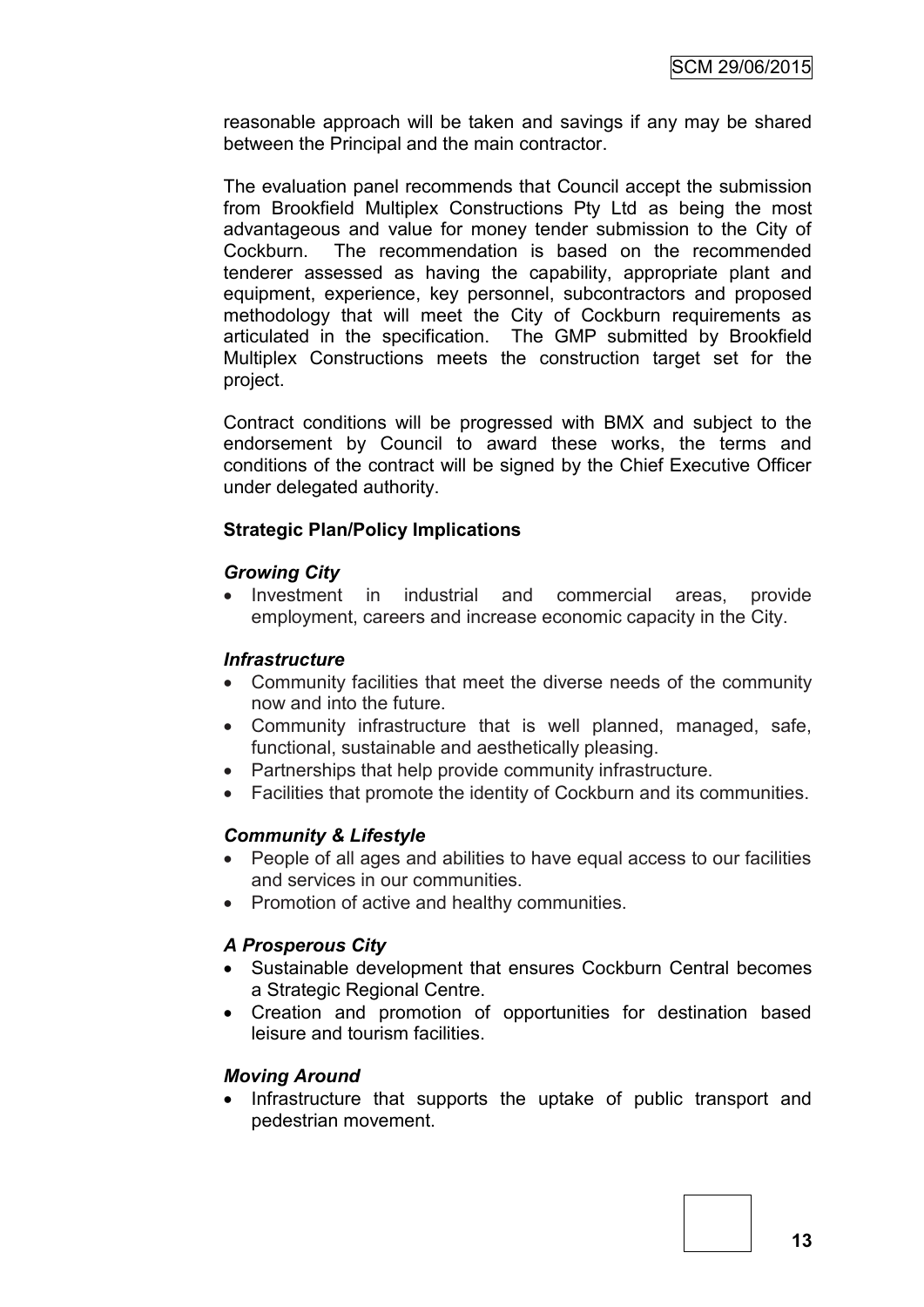# **Budget/Financial Implications**

The final cost and stakeholder contributions for the RPAEC project has been outlined in the below table:

| <b>Stakeholder</b>                 | <b>Final Funding</b> |
|------------------------------------|----------------------|
| City of Cockburn                   | \$72.85M             |
| <b>Fremantle Football Club</b>     | \$12.75M             |
| <b>Federal Government RDAF</b>     | \$10.00M             |
| <b>State Government - Cabinet</b>  | \$10.00M             |
| <b>State Government - CSRFF</b>    | \$2.40M              |
| <b>Curtin University</b>           | \$ 1.00M             |
| <b>Total Funding Contributions</b> | \$109.0M             |

The City will be funding its portion of the project via the following sources:

| <b>Municipal and Reserves</b>     | \$47.85M |
|-----------------------------------|----------|
| Loan from WA Treasury Corporation | \$25.00M |
| <b>Total Funding</b>              | \$72.85M |

The GMP of \$83,119,000 GST exclusive submitted by Brookfield Multiplex matches the construction budget set aside for the project.

The City undertook a financial review of each of the Tenderers through an independent credit reference agency 'Veda Advantage'. Corporate Scorecards (Veda's company assessment arm) were used to undertake a detailed review of the tenderers financials including a current market analysis assessment. A detailed report indicating their ability to financially undertake the level of work has been produced indicating all tenders would be financially viable. The Principal will seek bank guarantees and a deed of indemnity from the Parent entity of BMX.

#### **Legal Implications**

Section 3.57 of the Local Government Act 1995 and Part 4 of the Local Government (Functions and General) Regulations 1996 refers.

#### **Community Consultation**

N/A

# **Attachment(s)**

The following **Confidential\* Attachments** are provided under a separate cover: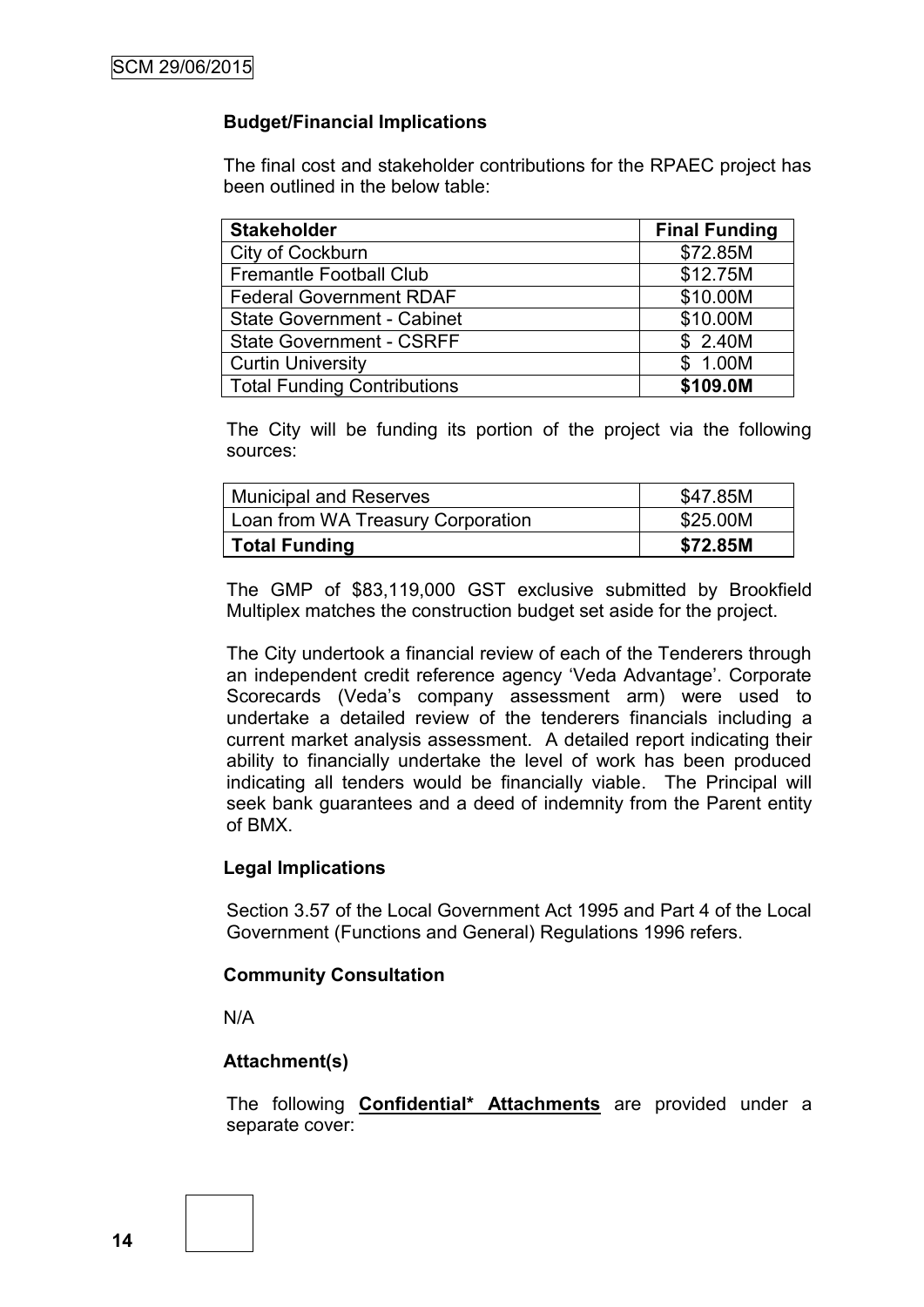- 1. \* Compliance Assessment;
- 2. \* Consolidated Evaluation Score;
- 3. \* Tendered Prices
- 4. \* Final GMP submission Brookfield Multiplex Construction Pty Ltd
- 5. Final Project Drawings and Plans
- 6. \* NS Projects Tender Report,

#### **Advice to Proponent(s)/Submissioners**

Those who lodged a tender submission have been advised that this matter is to be considered at the 29 June 2015 Special Council Meeting.

#### **Implications of Section 3.18(3) Local Government Act, 1995**

The provision and operation of leisure facilities is a typical function of local government, although it now operates in a competitive market, particularly in the gymnasium and fitness areas. In general, it is expected that local government provides a broad mix of aquatic, court and fitness options for the community. The RPAEC facility adheres strongly to that concept and in addition, has partnered with the private (Fremantle Football Club) and education (Curtin University) sectors to provide a unique, multi - functional facility capable of being a major drawcard for the community and an attractive client based opportunity for Council.

The premises have been designed to minimise initial capital costs for tenancy spaces, which has been made possible by securing State and Federal funding as a contribution to the initial construction. Each tenant has also committed to pay a proportionate initial establishment cost for independent areas of occupancy and will ultimately be responsible for outgoings and associated depreciation costs to ensure ongoing operational expenditure is accounted for.

With the majority of the building being the responsibility of the City of Cockburn, a Business and Operational Management Plan has been adopted by Council which determines the financial model for the ongoing performance of those areas. The Plan indicates that these operational requirements will be partly subsidised by Council for the first three years, before generating operational surpluses. Council will also be responsible for cash backing the depreciation costs of its operational areas, to ensure adequate provision for major maintenance and replacement costs, when required in future.

AT THIS POINT IN THE MEETING, CLR KEVIN ALLEN RETURNED TO THE MEETING, THE TIME BEING 7.08PM.

THE PRESIDING MEMBER ADVISED CLR ALLEN OF THE DECISIONS OF COUNCIL IN RELATION TO ITEM 9.1, THAT WAS MADE IN HIS ABSENCE.

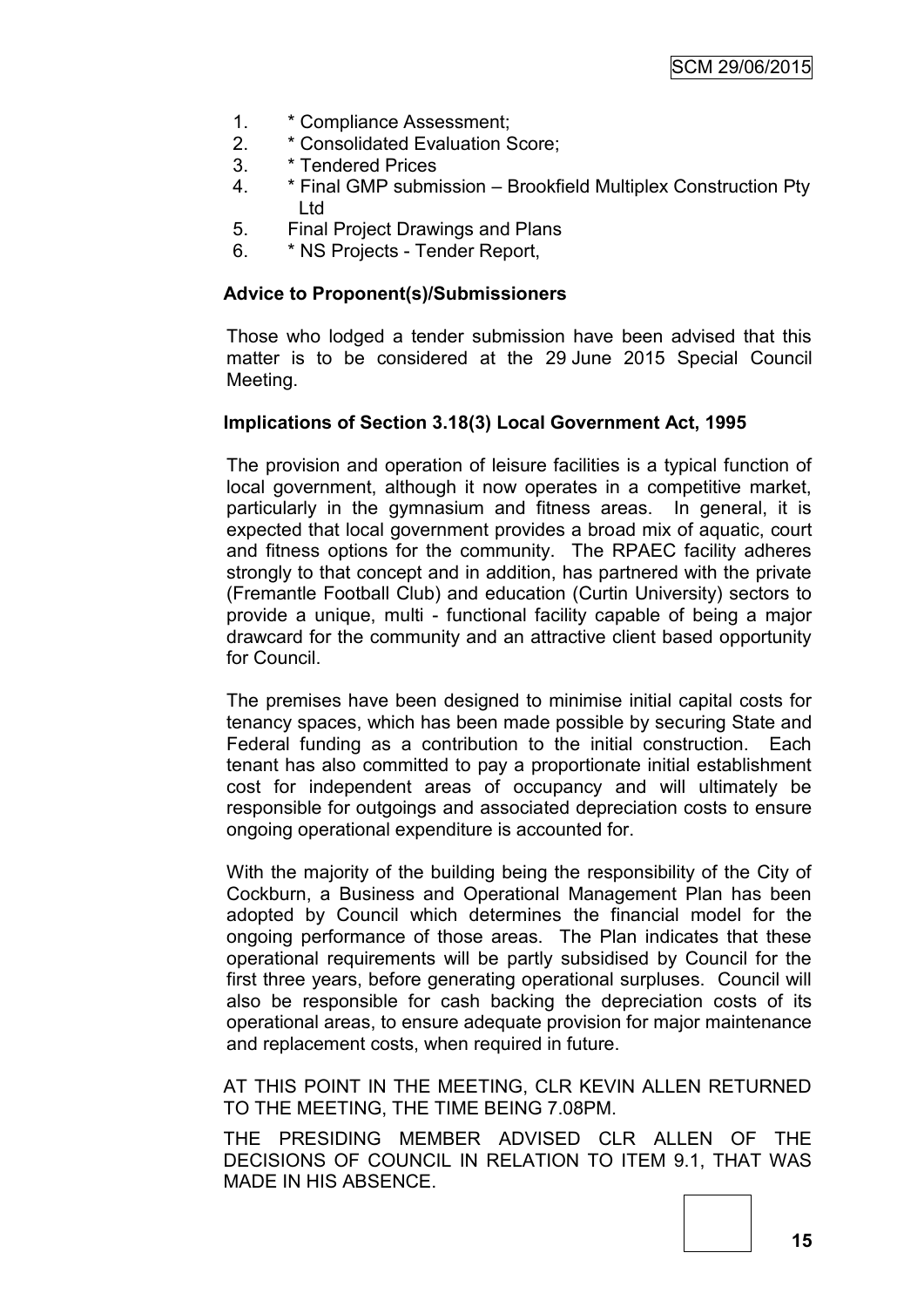# **9.2 (MINUTE NO 5534) (SCM 29/6/2015) - ADVICE TO SOUTHERN METROPOLITAN REGIONAL COUNCIL AND MEMBERS (028/006) (S CAIN) (ATTACH)**

# **RECOMMENDATION**

That Council:

- (1) advises the Southern Metropolitan Regional Council (SMRC) that it agrees to the variation for any supply of recyclables agreement to be offered for a term of "at least 10 years";
- (2) advises the SMRC and its members that, with regard to processing of Municipal Solid Waste (MSW) or recyclables, the City does not intend withdrawing from the Project Establishment or Project Participants Agreements, at this time;
- (3) advises the SMRC and its members that the City will sign the Memorandum of Understanding (MOU for the transaction of the sale of the Materials Recovery Facility (MRF), with the excision of clause 8.1 of that document;
- (4) advises the other members of the Project Participants Agreement that the City will be undertaking a trial of a third bin system in a part of the District and needs to divert the green waste collected during the trial to Henderson Waste Recovery Park for processing during this time;
- (5) agrees to provide a copy of the report on this trial to the SMRC and its members;
- (6) withdraws the City from the Project Participants Agreement for green waste with effect FY16/17, in order to be able to expand the third bin system across the remainder of the District;
- (7) approaches the members of the Project Participants Agreement to undertake a more detailed study on the option of transitioning the MSW processing to Waste To Energy (W2E), including identification of a timetable to transition SMRC to this form of waste disposal; and
- (8) seeks the support of the members of the Establishment Agreement to prepare an alternative structure for administering the SMRC, which would allow it to be downsized in line with the proposed sale of the MRF and any future transition of the other waste services that it administers.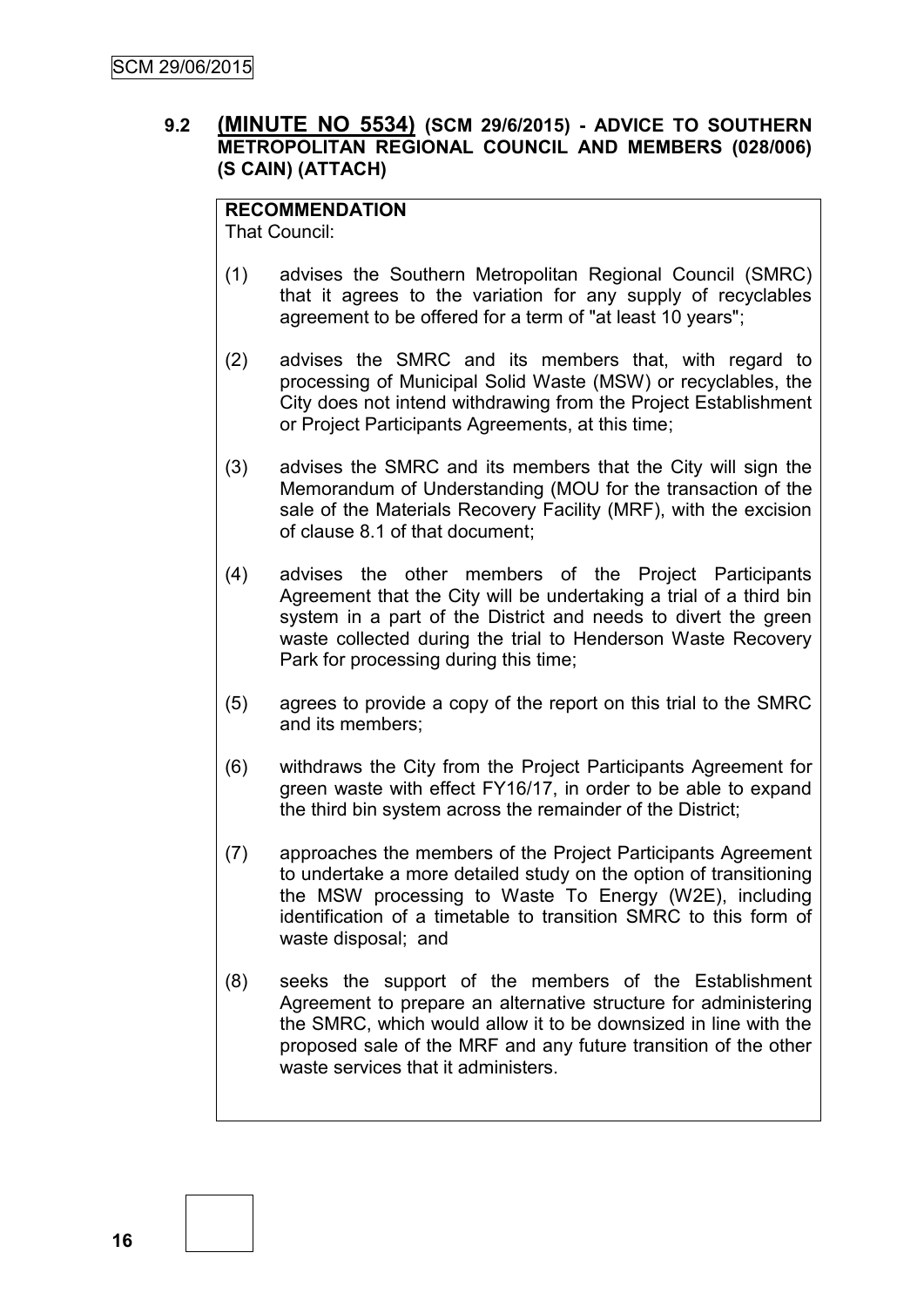# **COUNCIL DECISION**

MOVED Clr K Allen SECONDED Deputy Mayor C Reeve-Fowkes that Council:

- (1) advise the Southern Metropolitan Regional Council (SMRC) that it agrees to the variation for any supply of recyclables agreement to be offered for a term of at least 10 years;
- (2) advise the SMRC and its Members that the City will sign the Memorandum of Understanding (MOU) for the transaction of the same of the Materials Recovery Facility (MRF);
- (3) advise the other Members of the Project Participants Agreement that the City will be undertaking a train of a third bin system in a part of the District and needs to divert the green waste, collected in the lime 240L bin during the trial, to Henderson Waste Recovery Park for processing during this time;
- (4) agree to provide a copy of the report on this trial for the SMRC and its Members;
- (5) approaches the Members of the Project Participants Agreement to undertake a more detailed study on the option of transitioning the MSW processing to Waste to Energy (W2E), including identification of a timetable to transition SMRC to this form of waste disposal; and
- (6) request the CEO of the SMRC to further investigate the retained overheads and provide a report to Members of the SMRC prior to any formal disposal of the Materials Recovery Facility being made.

# **MOTION LOST 1/8**

MOVED Clr Y Mubarakai SECONDED Clr S Portelli that the recommendation be adopted with an amendment to subrecommendation (2) by the removal of the word "Project" before the word "Establishment".

# **CARRIED 8/1**

# **CLR ALLEN REQUESTED THAT HIS VOTE AGAINST THE MOTION BE RECORDED.**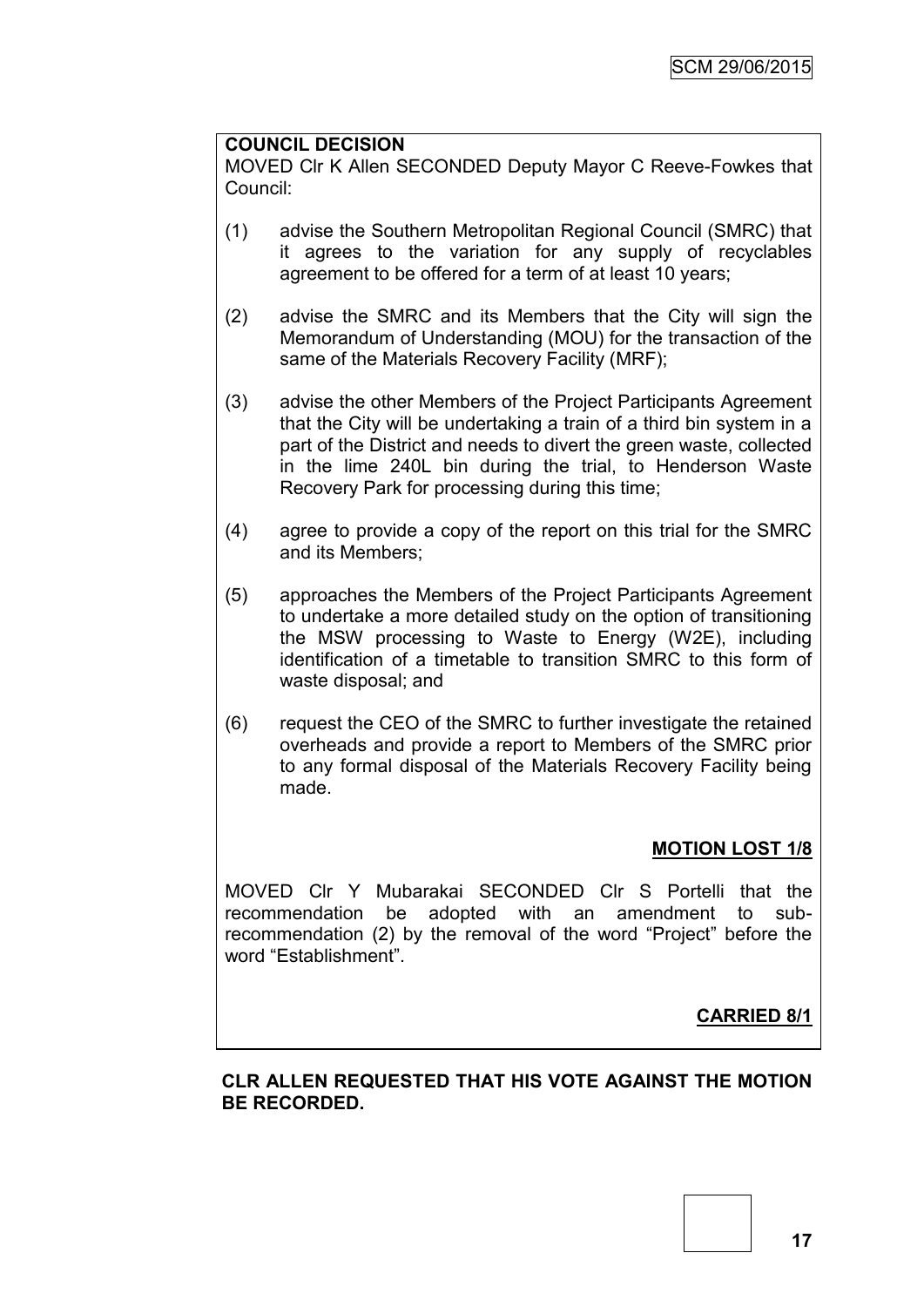### **Reason for Decision**

The amendment will correct a typographical error.

### **Background**

At the February 2015 Ordinary Council Meeting, an item was considered in relation to the Southern Metropolitan Regional Council (SMRC). Subsequent to that meeting, the sudden termination of Local Government Reform in March 2015 has made some of the matters considered by Council redundant.

However, Council did resolve to:

*"(4) advise the SMRC that it supports the sale of the Materials Recovery Facility (MRF) to a private operator and is prepared to commit to a 10 year term for a contract to process recyclables as part of this arrangement…*

*(5) resource the CEO to continue examination on all solutions, including but not limited to waste to energy (W2E) and a zero waste strategy for processing the City's other waste streams…" (7) organise a briefing for the SMRC to brief Councillors."*

Subsequently the following actions were undertaken:

- In May 2015 a forum on W2E was arranged for regional local governments to learn about the progress of W2E, particularly the status of the local facilities under development;
- A tour was undertaken by six Elected Members of two W2E plants in Poland and Singapore, as well as waste processing plant in Lancashire, which was similar to the SMRC"s operations;
- The Chief Executive Officer (CEO), Director of Finance and Corporate Service and Cr Allen subsequently attended an international W2E conference in London, along with representatives from the City of Melville and the SMRC.
- In June 2015 the SMRC Chairman and CEO gave a briefing to Elected Members.
- A Special Council Meeting was held on 23 June 2015 to consider the trial of a  $3<sup>rd</sup>$  bin system or green waste across approximately 1200 households.

At the Special Meeting the following resolution was passed:

*"That Council:*

*(1) approve the implementation of the third bin (green waste) trial in 2015/16 in accordance with the implementation plan;*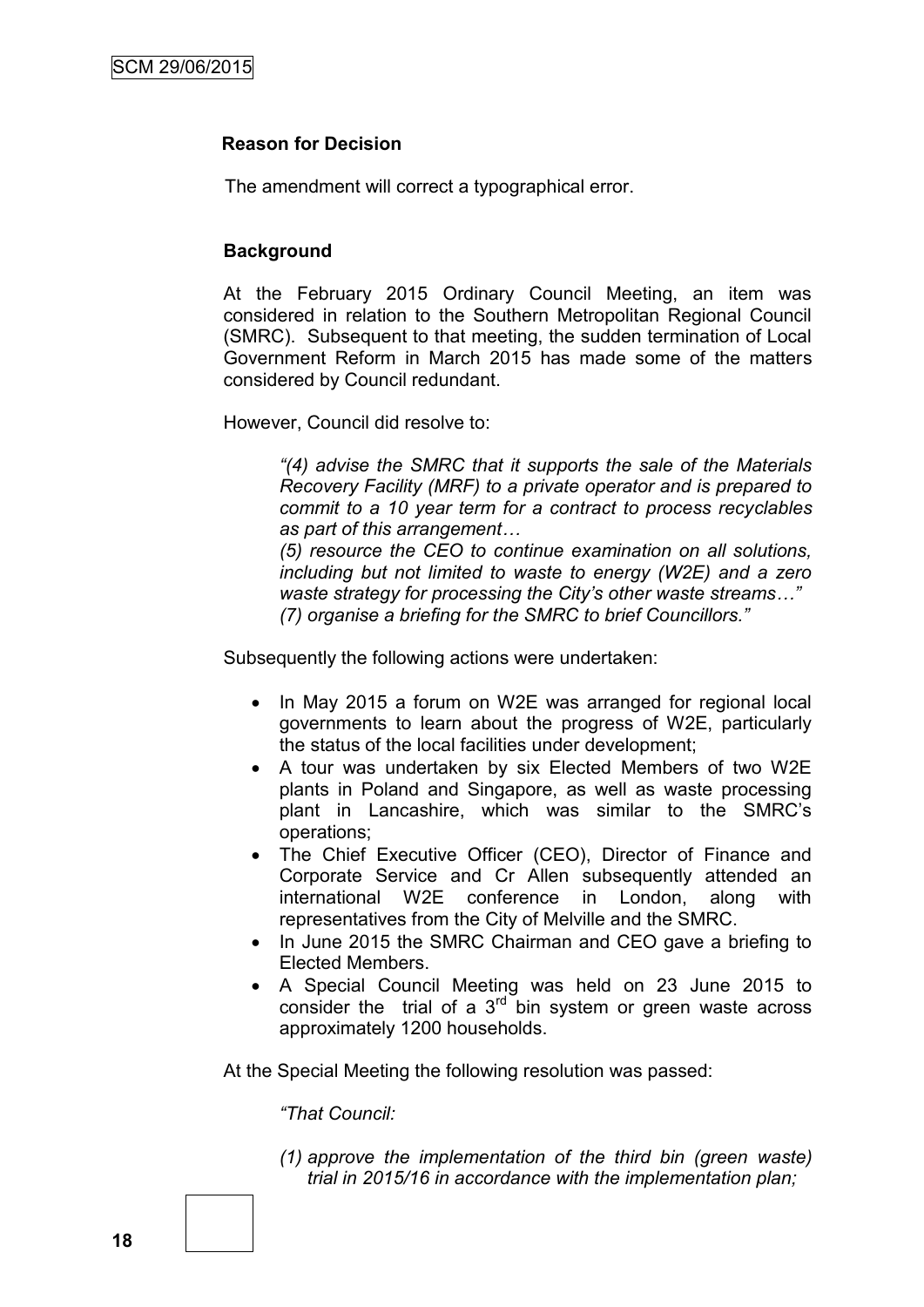- *(2) briefs the Chairman of the Waste Authority on the trial and other waste initiatives that the City has undertaken; and*
- *(3) seeks potential funding from the Waste Authority for this trial, or the expansion of the service if the trial is successful."*

At the time of the last Special Council Meeting Elected Members were also advised that the City was considering its response to the SMRC"s Business Plan for the sale of the MRF. It was also advised that the SMRC were seeking a variation to Council"s February 2015 resolution, in order to potentially allow for a longer term contract for recyclables supply to the future owner of the MRF.

These matters were collectively discussed with Elected Members and one of the City"s legal advisers at a briefing held on 25 June 2015.

# **Submission**

The SMRC has sought formal variation to the previous resolution of Council on the MRF sale, as per the attached correspondence (Attachment 1).

# **Report**

The City"s recent decisions to support the sale of the SMRC MRF as well as conduct a trial of a third bin for green waste, will see considerable changes to the way the City"s waste mix is handled and disposed of in the near future.

The SMRC's role as being the only processor for the City's residential waste will, with the sale of the MRF, be shared with the private sector.

The introduction of a new bin structure will see more source separation occur at the household, leading to opportunities for improvement in waste diversion from landfill, as well as the potential for more outsourcing of waste disposal.

The following table depicts the FY15/16 budgeted SMRC throughput (tonnage) by waste stream; as well as the City"s proportion and current diversion rates from landfill:

| Category           | <b>SMRC tonnes</b> | Cockburn % | <b>Diversion</b> |
|--------------------|--------------------|------------|------------------|
| <b>MSW</b>         | 85,000             | 36%        | 55%              |
| <b>Recyclables</b> | 40,000             | 35%        | 80%              |
| Green              | 17,300             | 12%        | 100%             |
| Total              | 142,300            | 33%        | 67%              |

**Table 1: Waste Category and Diversion**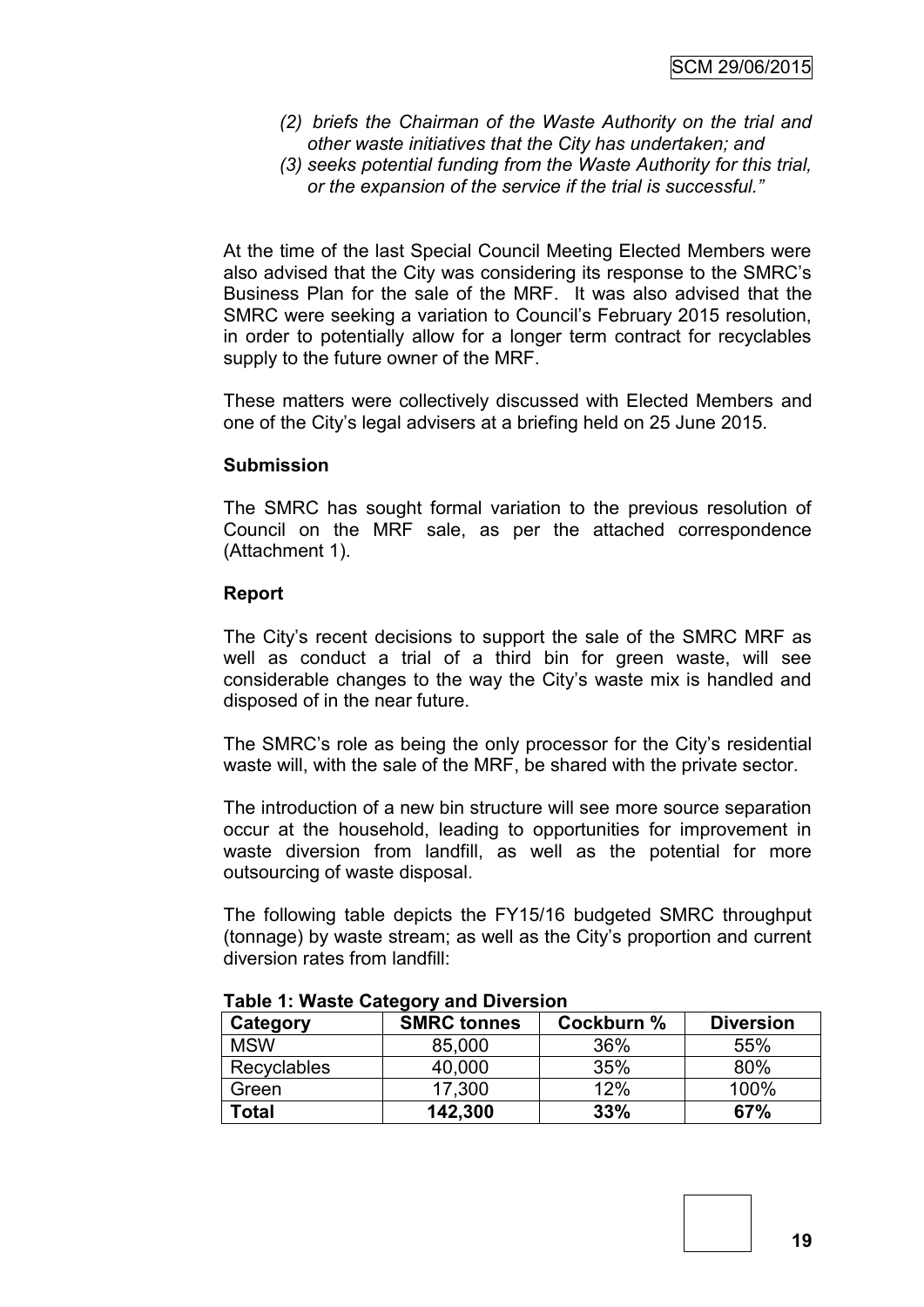While the sale of the MRF will not impact the diversion rate, the City"s green waste trial is expected to see increased product recovery as follows:

- MSW green (garden) waste recovery will reduce tonnage in the MSW bin, but produce a clean separated organic stream of waste suitable for composting.
- Recycling- the in home caddy and education program should improve recycling rates, with a target of 5% more volume (by weight) coming from the MSW bin.
- Green a small amount of contamination (around 3-5%) is anticipated in the new organic collection (lime green bin), with this then separated prior to mulching so the 100% recovery rate remains.

The residual waste in the MSW bin (now red top) will have fewer recyclables and much less organic waste. It is possible to continue processing this through the SMRC"s composting plant, but this would not be economic. This residual waste will have high calorific value and would be suitable for W2E processing.

Likewise, with the maximum amount of recyclables (yellow top bin) being recovered, the residual waste will have no commercial value; but could be processed in W2E rather than landfilled.

In conjunction with the greater source separation at the household, rather than landfilling, the disposal of all residual waste via W2E would lift the City"s overall diversion rate to close to 100%. The only portion landfilled being the small amount of ash after W2E treatment. This is a true "zero waste" outcome. This is in line with waste outcomes in Germany, the leading country to minimise landfill and maximise recovery of its waste.

For the SMRC, post sale of the MRF, there will be 28% reduction in throughput volume. However, despite this change the draft Business Plan for the sale of the MRF does not seek to make any efficiency in the running of the SMRC. Indeed the draft Plan simply proposes to reallocate overheads applied to the MRF, to the MSW and green waste operations.

Looking at these issues collectively, the time seems right to consider changes to the way the SMRC operates, its future role in handling the City"s waste and how any transition away from current waste processing at the SMRC should be handled.

#### SMRC - MRF

The sale of the MRF will provide the following benefits to the current Project Participants: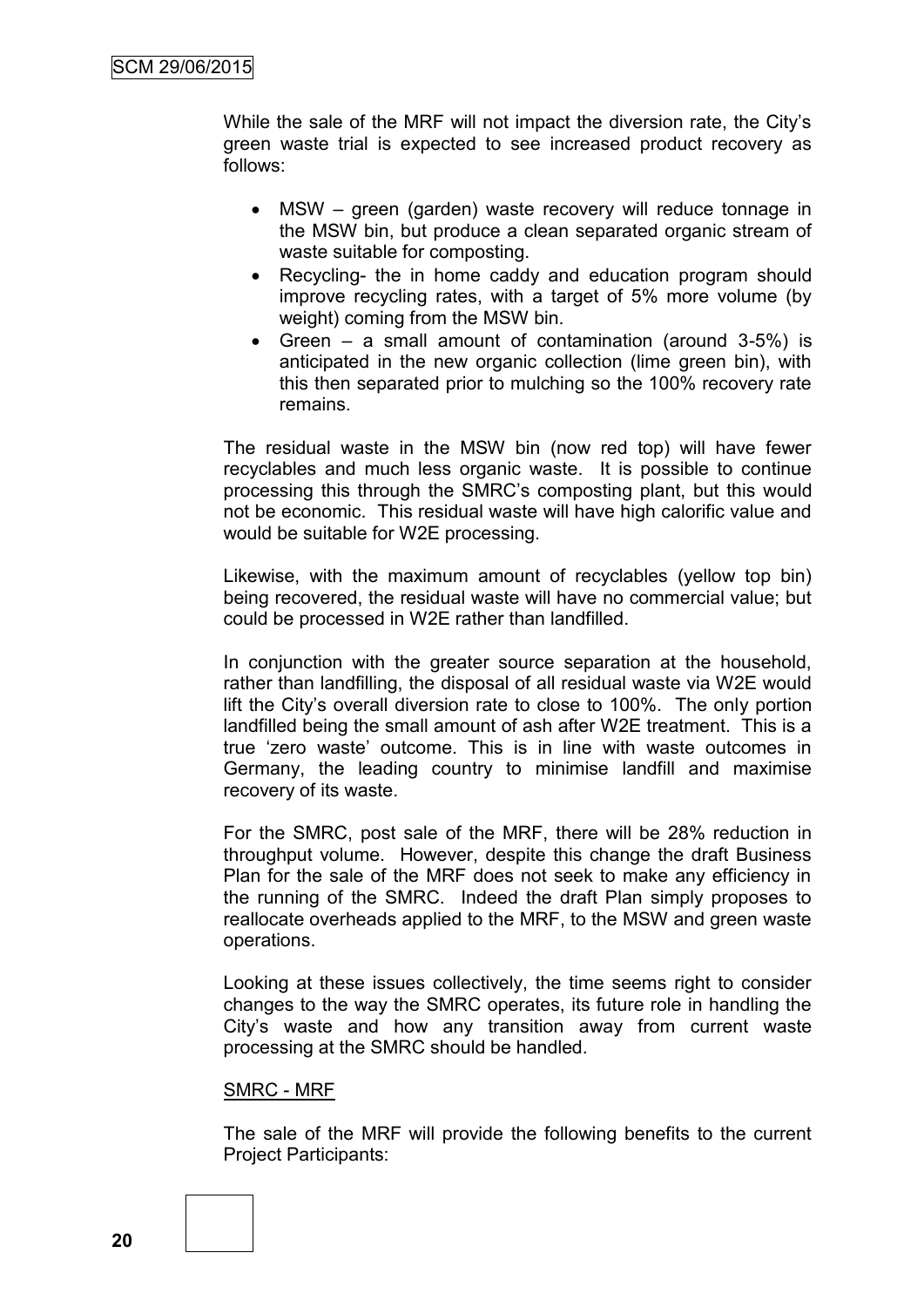- An opportunity to contract with a private sector operator for lower gate rates. This has been the experience for other local governments that have made similar transitions.
- With limited debt outstanding on the current facility, there will be an opportunity to reduce overall SMRC related debt for members.
- An associated land lease for the site will provide income for the SMRC. The landlord, the City of Canning, have conditionally agreed to a sub-lease for an incoming private sector operator.

The SMRC is seeking to achieve the highest return on the MRF for the members, so it is recommended that Council support the request to modify the wording on its February 2015 resolution to "at least 10 years".

Similarly the Administration is recommending signing the MOU (Attachment 2) covering the sale, with the excision of clause 8.1, which reads:

# *8.1 Obligations under Existing Agreements*

*For the Term, the parties (in their respective capacities as Member Councils and Project Participants) must not exercise their rights under the Establishment Agreement or the Project Participants' Agreement (as applicable) to:*

- *(a) withdraw from or wind up the SMRC; or*
- *(b) withdraw from or wind up the RRRC or aspects of it relating to the MRF, including the division of assets and liabilities.*

This clause is considered to unnecessarily fetter the City. Part of the recommended resolution for this item is a statement that reaffirms the City"s intention to retain participation in the Project Participants Agreement for recyclable and MSW processing. Any amendment to withdraw from the Agreement would only become effective in the financial year after which it is made. If the City gave notice in July 2015, a withdrawal would therefore only occur on 30 June 2017.

The Administration believes that there is more than enough time for the sale of the MRF to be handled, without the need to apply legal constraints to the City"s entitlement under the Project Establishment Agreement. Clause 8.1 in the MOU is an unnecessary constraint and its removal would not impede the sale of the MRF.

#### SMRC – Structure

The sale of the MRF should trigger a restructuring of the SMRC, rather than dispersal of overheads over other parts of its business. The City has twice written to the SMRC offering to assist it to achieve this outcome through the outsourcing of part of its operations.

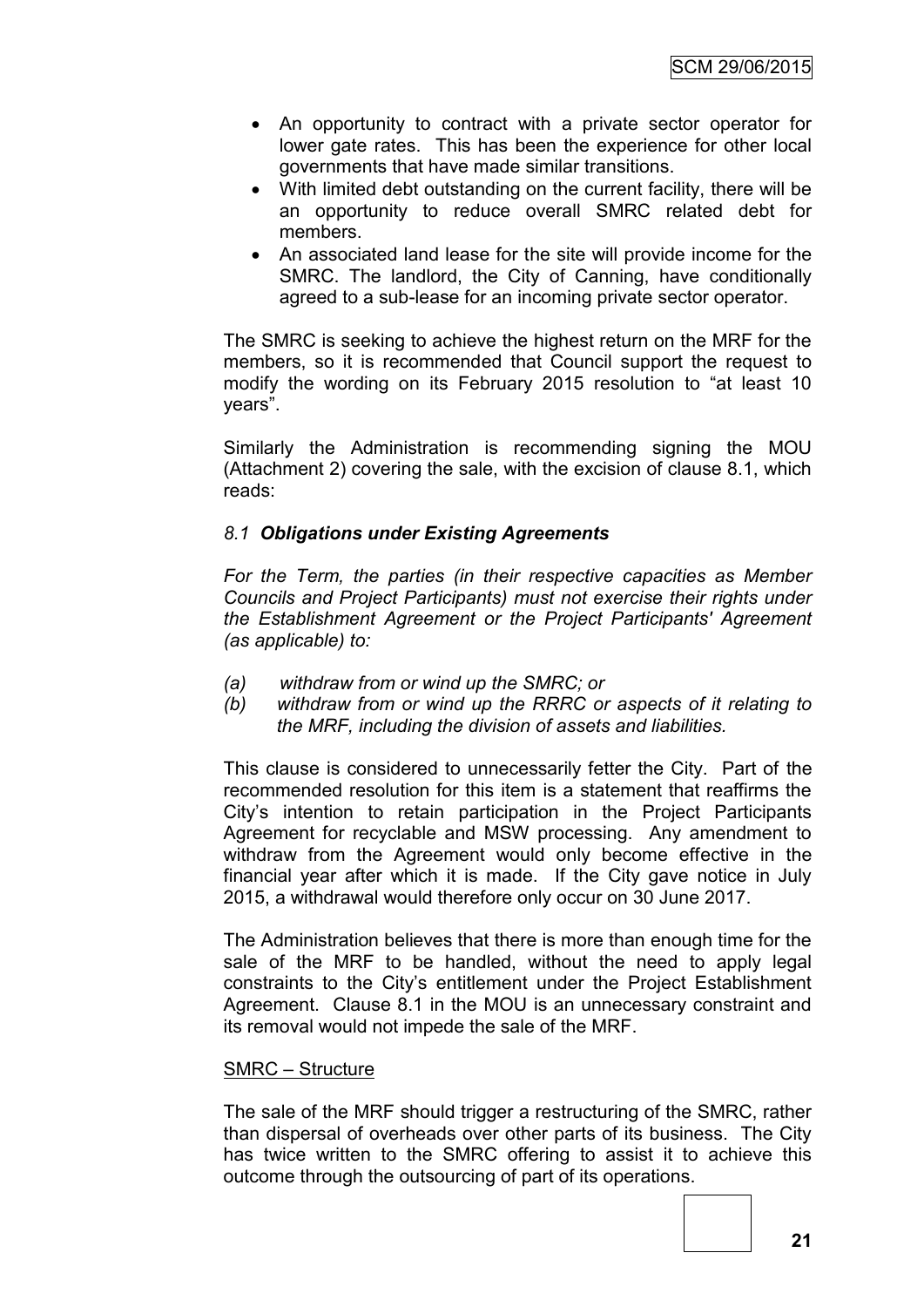The SMRC overhead cost of around \$1.8M can be substantively reduced. Applying a fee for service for back office functions, such as IT, finance and HR would allow the SMRC to divest itself of staffing, its main office and associated running costs. None of these changes would impact its core business.

Informally, the City of Melville has made a similar offer to the SMRC to assist it with downsizing. Such a change would not only benefit its members now, but in the event of the future closure of the composting plant it would become much easier to manage further downsizing of the SMRC.

The reluctance to tackle this issue has to be addressed, or the City"s ratepayers will be saddled with unnecessary expenditure for years to come. It is therefore proposed that the members engage an independent financial / business consultant to examine this. The analysis would be undertaken with the SMRC, but overseen by the members.

#### Expansion of the Three Bin System

Introducing a three bin waste collection system across the District will see a change to the amount of waste going into each waste stream. There would be:

- Less volume in the MSW stream, with less organic matter transferred to the SMRC"s waste composting plan;
- More recyclables in the recyclable stream; and
- More source separated green waste, however it would have some contamination.

The evidence presented to Council in the 23 June 2015 SCM item showed that other local authorities had introduced this service, achieving high levels of satisfaction from ratepayers. It is anticipated that Cockburn"s trial will follow the same pattern, leading to a desire to extend the service over the whole District.

The only way that the City could undertake this would be for it to withdraw from the Project Participants Agreement for green waste disposal.

As previously identified, the lag effect built into the Project Establishment Agreement means that unless Council gives notice by 30 June 2015 of withdrawal from the green waste component of the Participants Agreement; any decision made during the FY15/16 trial to this effect could not commence until July 2017.

The only way for the City to retain this flexibility is to give such notice now. The immediate effect of this would be no change. Notice would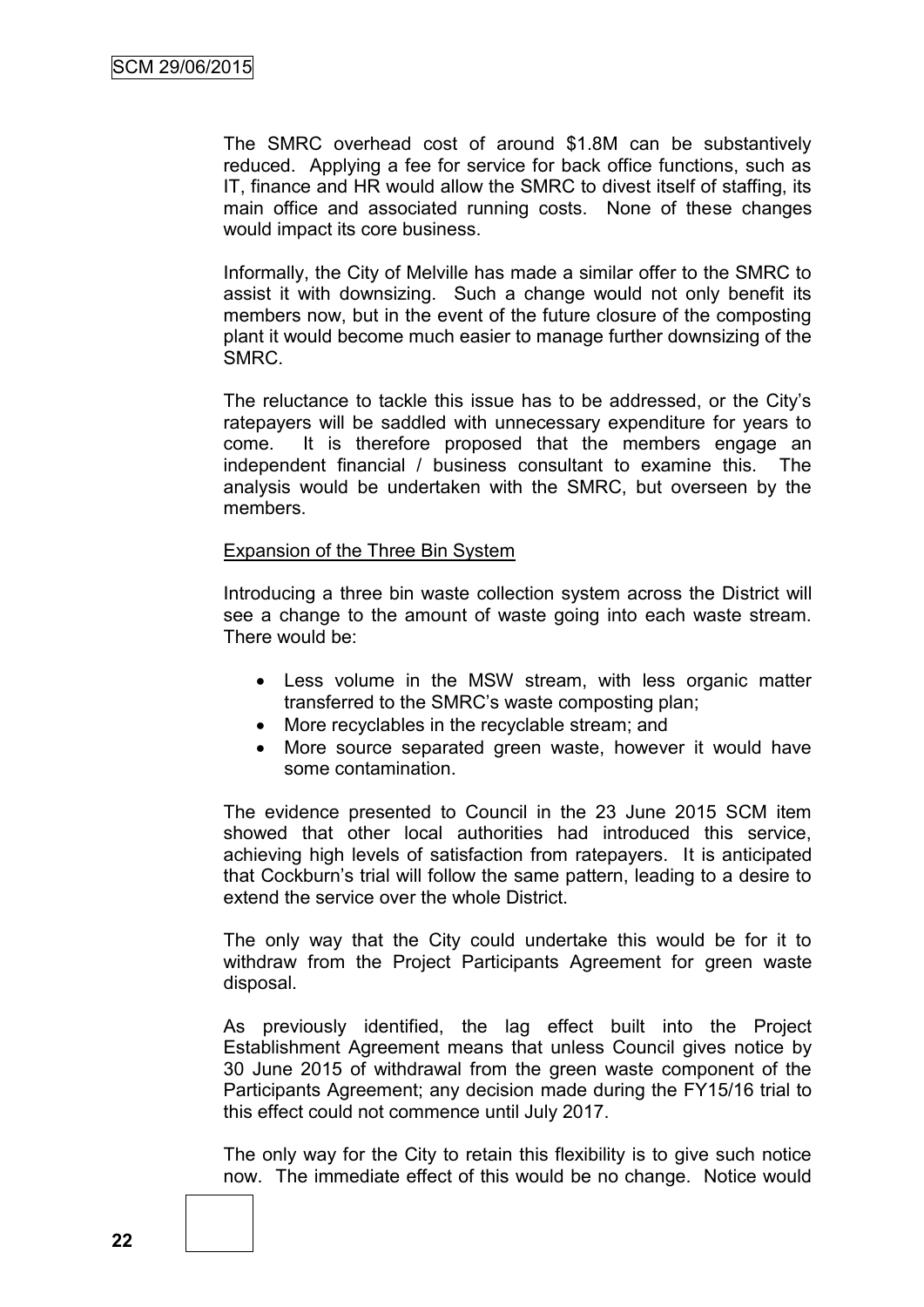allow the City Administration to work with the SMRC and its members to determine how and when green waste would transition to the City"s control; which might be staged. However, without initiating withdrawal no such dialogue can occur.

Green waste represents the smallest of the three waste streams processed at the SMRC. Indeed the City"s throughput is only 12% of this waste stream. From a financial perspective the City"s green waste only contributes \$160,000 pa - 0.68% of the SMRC"s fee for service income (0.55% of its total income). There is no debt associated with this operation, nor a substantial amount of capital equipment.

Removing this income stream would not substantively impact the SMRC nor threaten its financial viability. Assuming that Council endorse the recommendation to undertake a structural review of the SMRC, savings achieved from that outcome would more than offset the loss of green waste revenue.

Associated with withdrawal, it would be a requirement for the City to produce a new Business Plan for the SMRC. This plan would encompass the impact of proposed structural change offsets.

#### Waste to Energy

The actions undertaken by the City Administration since Council considered the issue of W2E in February 2015 have been intended to inform Elected Members on the options presented by this technology. At the recent briefing session, Cr Schuster, the SMRC"s Chairman, advised that it was his personal view that W2E was the logical alternative to the current composting operations. If this is the case, the question is when to transition to W2E, not if. The City"s Administration supports this proposition, but in a staged and well considered way.

While Council resolved to resource the CEO to undertake further analysis of this alternative, it would be better for all Project Participants that any further work on W2E was undertaken collectively by the members.

This would allow examination of a full supply chain; ie collection, consolidation and disposal, to be undertaken with a regional view in mind. Any transition to this technology should also be managed by all members simultaneously, so as to provide for an orderly closure of the SMRC"s compositing plant.

The City does have a point of difference from the other Project Participants, due to the fact that it needs to consider its commercial waste operations as part of this analysis. This may lead the City to pursuing a preferred outcome if one of the W2E operators had a better alternative than the other.



**23**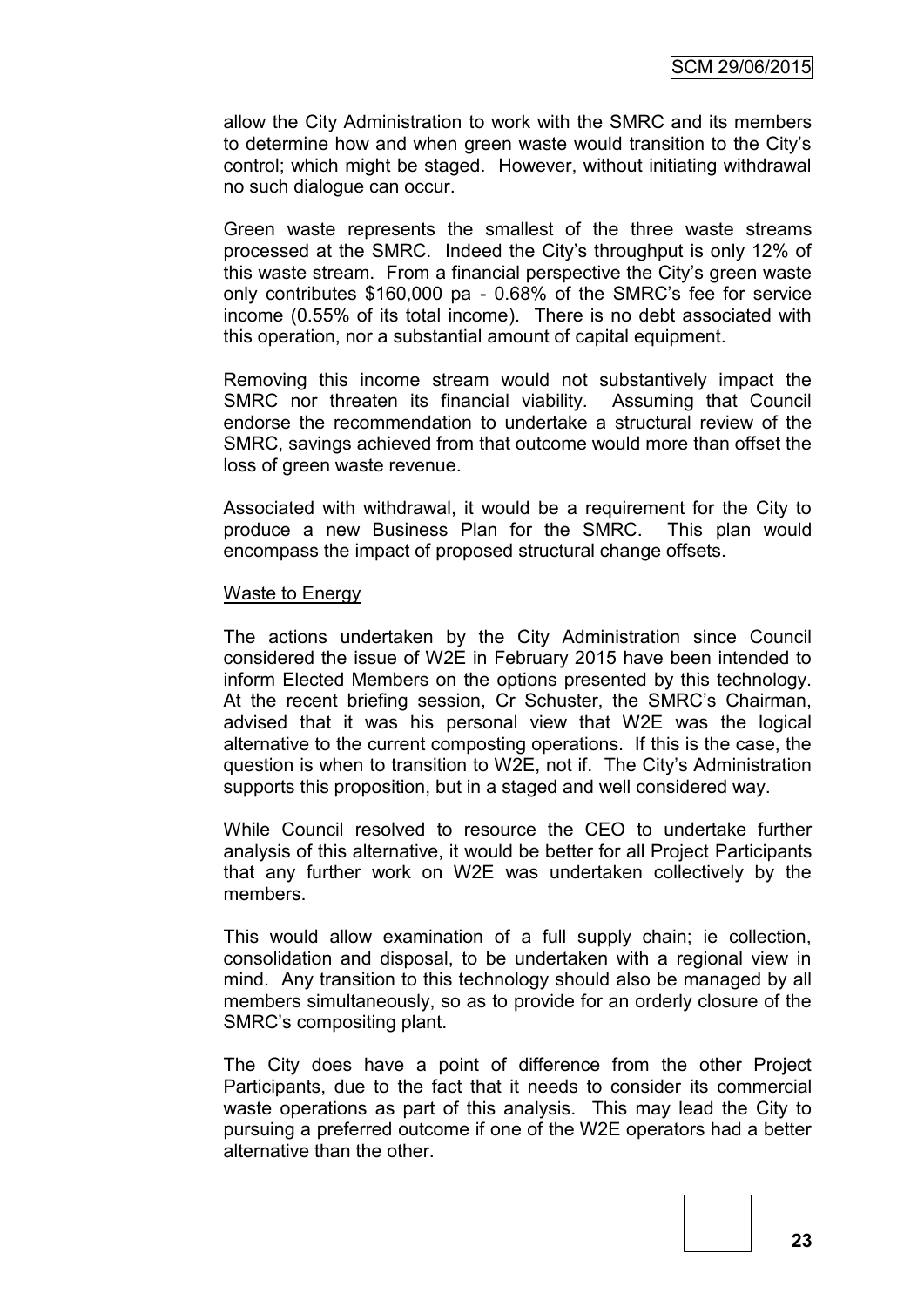### **Conclusion**

The City of Cockburn"s waste management initiatives are continuing to evolve as it seeks to implement its *Waste Management and Education Strategy 2013-23*, as well as other subsequent decisions of Council related to waste management.

The Administration is proposing a range of initiatives to Council in order to fulfil its vision for a "zero waste" future and reduce the cost of this to the City"s ratepayers. Table 2 shows the volume of waste from an average household, along with the current and estimated future charges if these initiatives are pursued.

| Waste sub-<br>category    | Average<br><b>House</b> | <b>Current</b><br>Charge | <b>Future</b><br><b>Estimate</b> | <b>Comment</b>                                                                                 |
|---------------------------|-------------------------|--------------------------|----------------------------------|------------------------------------------------------------------------------------------------|
| <b>MSW</b><br>processing  | 0.8 tonne<br>рa         | \$284 / tonne*           | \$115 / tonne                    | The earliest a W2E<br>plant would operate is<br>2018                                           |
| Recyclables<br>processing | 0.25<br>tonne pa        | \$65 / tonne             | \$40 / tonne                     | If the sale is concluded<br>quickly, a new rate<br>could apply during<br>FY15/16               |
| Green<br>processing       | 0.13<br>tonne pa        | \$78 / tonne             | \$50/tonne                       | No major savings can<br>occur until withdrawal<br>from the Participants<br>Agreement (FY16/17) |

#### **Table 2: Waste Processing Charge\***

MSW costs are based on current gate fee of \$225 per tonne and a loan repayment of \$52 per tonne, which is levied on the City separately.

The table shows that there is a considerable opportunity to reduce the costs of waste processing for residents. However, to achieve this not only the way waste is collected must change, but also the technology and the waste service provider. This includes a restructuring of the SMRC so that it delivers value to ratepayers.

Unlike the proposal put to Council in February 2015, the Administration is not recommending the windup of the SMRC, nor actions that would cause it to become financially unviable. With the cooperation of the other members of the SMRC and the organisation itself, such change is possible.

# **Strategic Plan/Policy Implications**

#### *Leading & Listening*

- Effective and constructive dialogue with all City stakeholders.
- Effective advocacy that builds and manages relationships with all stakeholders.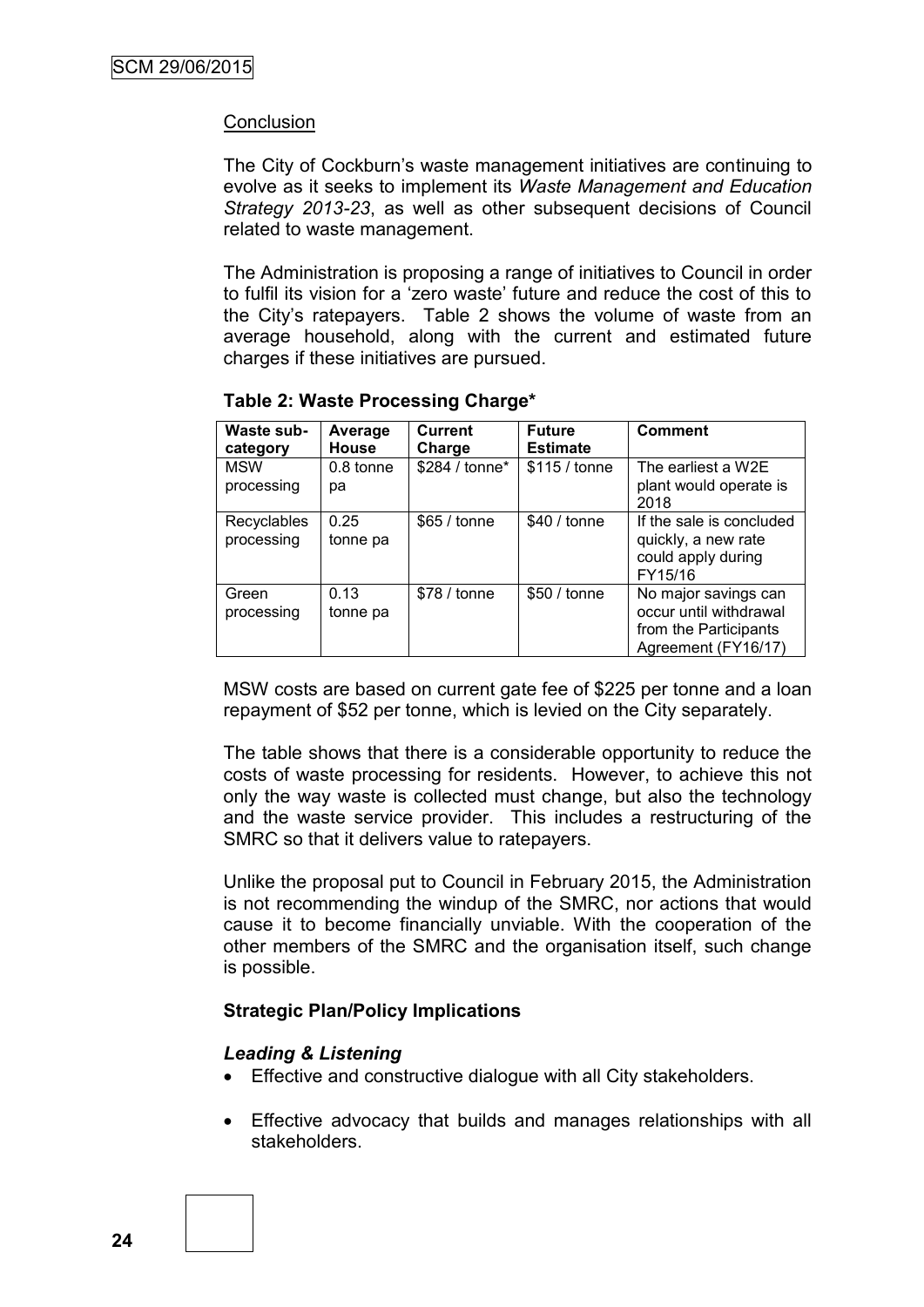# **Budget/Financial Implications**

There will be some costs associated with undertaking a review of the SMRC. The cost of this will depend on the level of cooperation from the other members, so can"t be quantified at this time.

A new Business Plan would also have to be prepared by the City if it withdraws from the green waste Participants Agreement.

# **Legal Implications**

No written legal advice is attached, however, advice was provided to Elected Members from the City"s lawyers, Jackson McDonald at the Council briefing session on 25 June 2015.

# **Community Consultation**

It is recommended that public consultation on W2E alternatives be undertaken as part of the next phase of assessment of this technology.

# **Attachment(s)**

- 1. Letter from SMRC dated 22 June 2015.
- 2. SMRC MOU for sale of the MRF.

### **Advice to Proponent(s)/Submissioners**

The City has advised the SMRC that it is considering a response to the SMRCs recent correspondence at the 29 June Special Council Meeting.

# **Implications of Section 3.18(3) Local Government Act, 1995**

N/A

# **10. (MINUTE NO 5535) (SCM 29/6/2015) - RESOLUTION OF COMPLIANCE (SECTION 3.18(3), LOCAL GOVERNMENT ACT 1995)**

#### **RECOMMENDATION**

That Council is satisfied that resolutions carried at this Meeting and applicable to items concerning Council provided services and facilities, are:-

- (1) integrated and co-ordinated, so far as practicable, with any provided by the Commonwealth, the State or any public body;
- (2) not duplicated, to an extent Council considers inappropriate, services or facilities as provided by the Commonwealth, the State or any other body or person, whether public or private; and